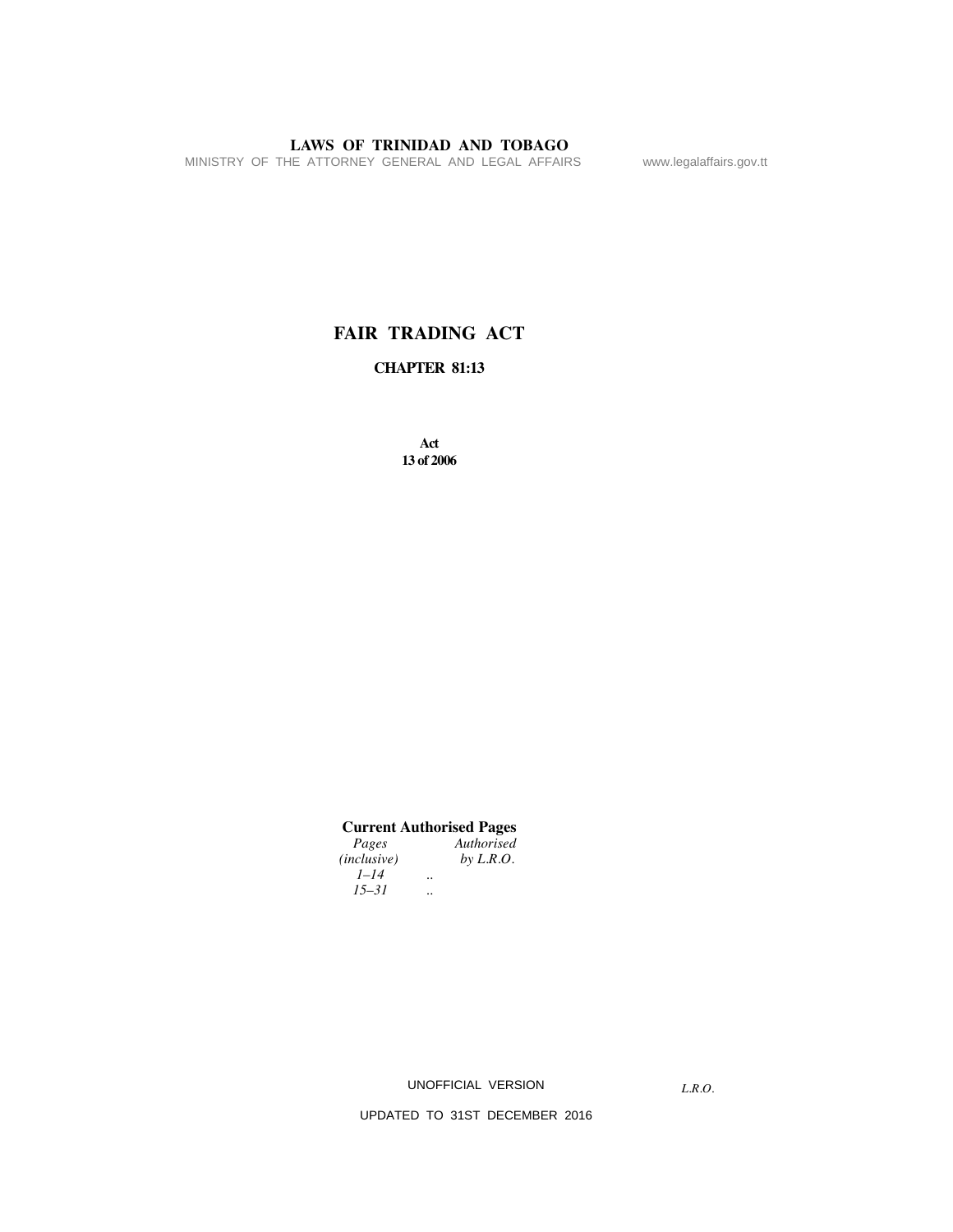**LAWS OF TRINIDAD AND TOBAGO**<br>GENERAL AND LEGAL AFFAIRS www.legalaffairs.gov.tt MINISTRY OF THE ATTORNEY GENERAL AND LEGAL AFFAIRS

2 **Chap. 81:13** *Fair Trading*

# **Note on Subsidiary Legislation**

This Chapter contains no subsidiary legislation.

# **Note on Commencement**

At the time of the Revision of this Act, Parts I, III, VII, VIII and IX were awaiting proclamation.

UNOFFICIAL VERSION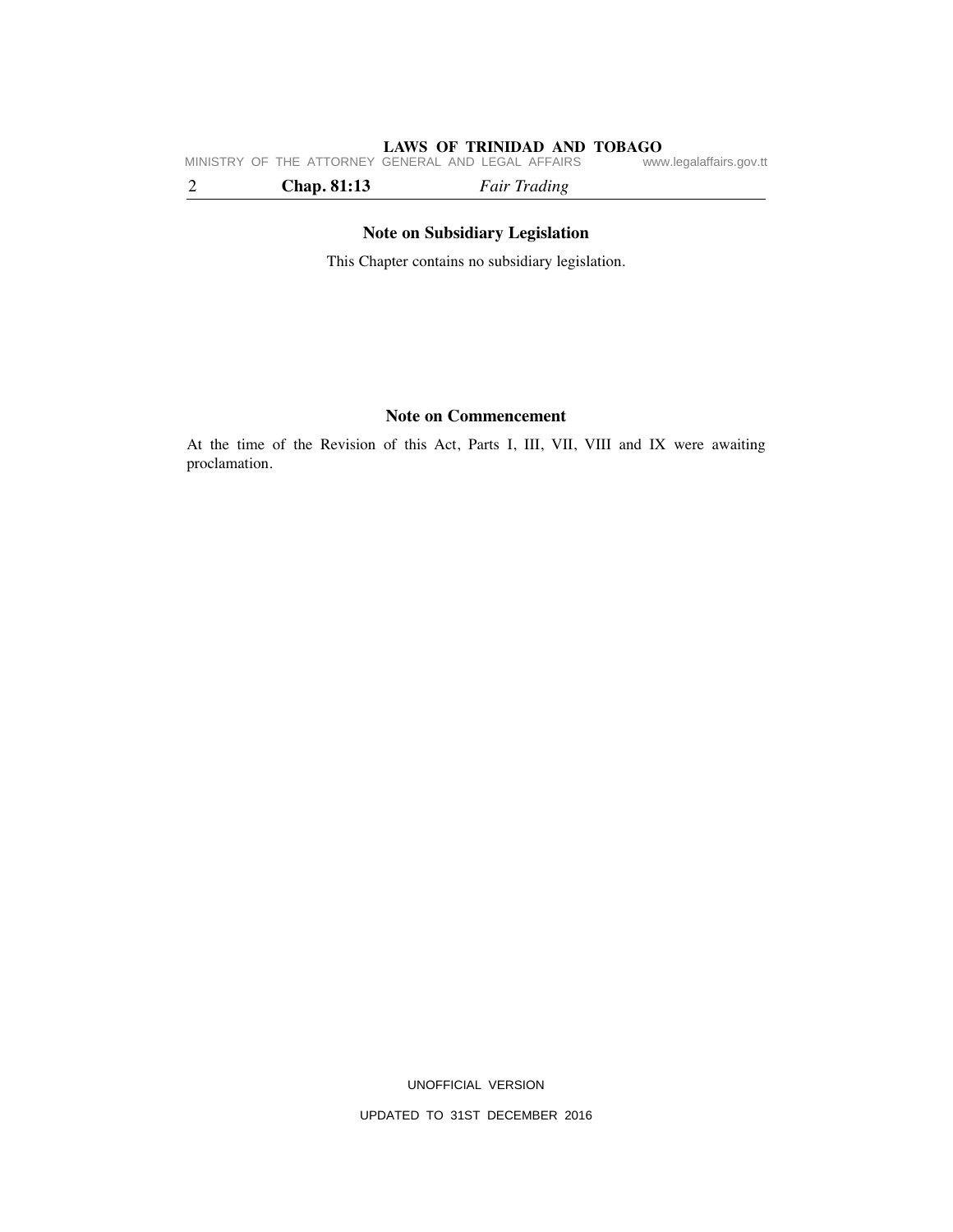MINISTRY OF THE ATTORNEY GENERAL AND LEGAL AFFAIRS www.legalaffairs.gov.tt

*Fair Trading* **Chap. 81:13** 3

## **CHAPTER 81:13**

# **FAIR TRADING ACT**

ARRANGEMENT OF SECTIONS

## **SECTION**

## **PART I**

# **PRELIMINARY**

- 1. Short title and commencement.
- 2. Interpretation and application.
- 3. Non-application of Act.

### **PART II**

# **THE FAIR TRADING COMMISSION**

## **ESTABLISHMENT, POWERS AND FUNCTIONS OF THE COMMISSION**

- 4. Commission established and incorporated.
- 5. Functions of the Commission.
- 6. General powers.
- 7. Investigation of complaints.
- 8. Powers of the Commission with regard to investigation.
- 9. Power of search.
- 10. Offences against the Commission.
- 11. Destruction of records.
- 12. Obstruction of investigation.

#### **PART III**

# **MERGERS, ANTI-COMPETITIVE AGREEMENTS OR PRACTICES AND MONOPOLIES**

#### **MERGERS**

- 13. Definitions of merger and anti-competitive merger.
- 14. Mergers and qualifying mergers.
- 15. Interlocking directorship.
- 16. Order for divestment.

UNOFFICIAL VERSION

*L.R.O.*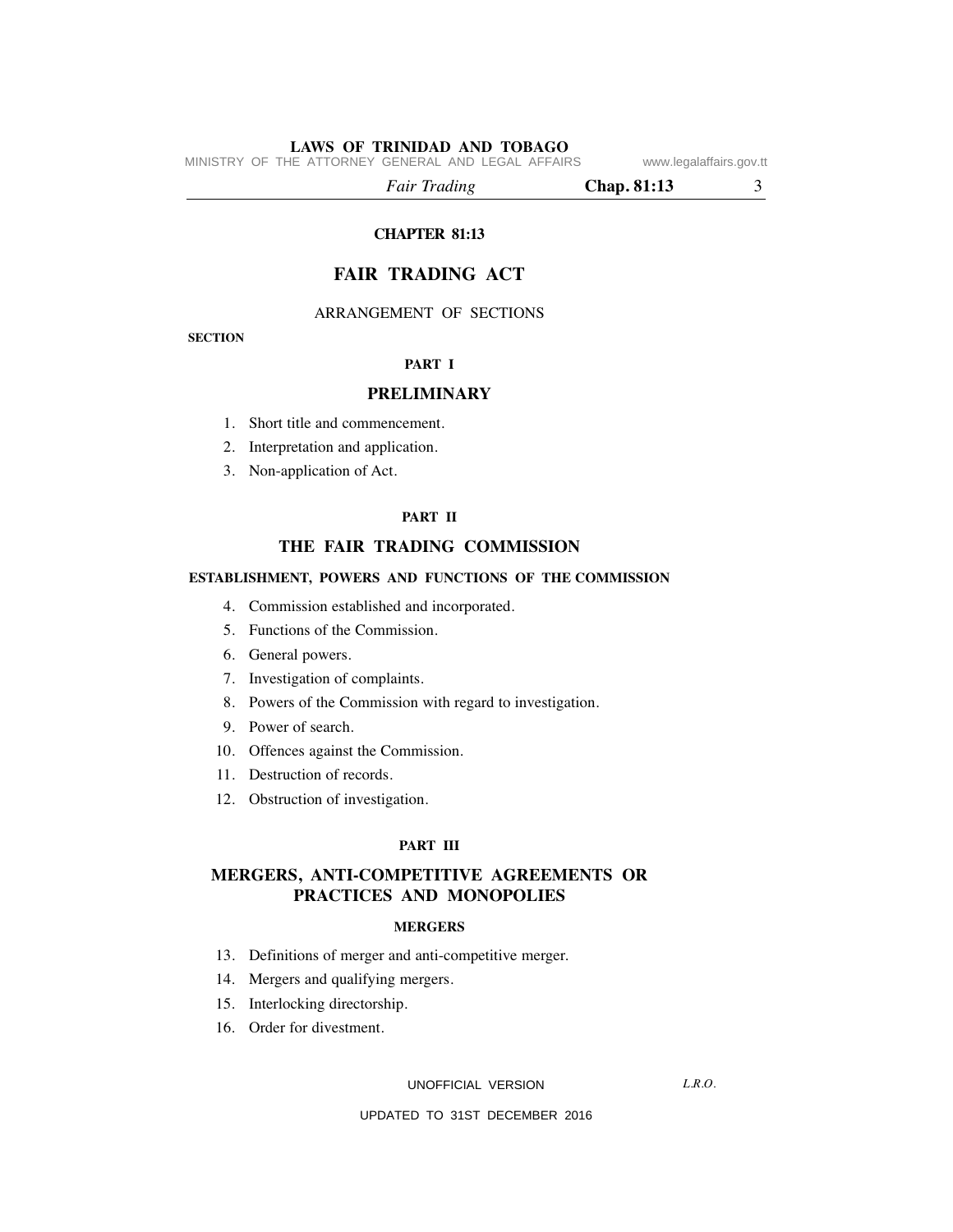**LAWS OF TRINIDAD AND TOBAGO**<br>GENERAL AND LEGAL AFFAIRS www.legalaffairs.gov.tt MINISTRY OF THE ATTORNEY GENERAL AND LEGAL AFFAIRS

4 **Chap. 81:13** *Fair Trading*

#### ARRANGEMENT OF SECTIONS—*Continued*

#### **SECTION**

## **ANTI-COMPETITIVE AGREEMENTS OR PRACTICES**

- 17. Definition of anti-competitive agreement and practices.
- 18. Horizontal and vertical agreements.
- 19. Transitional competitive amnesty.

## **MONOPOLIES**

- 20. Monopoly power.
- 21. Abuse of monopoly power.
- 22. Investigations *re*: abuses of monopoly power.
- 23. Order for cessation of monopoly practice.
- 24. Timetable for cessation of monopoly power.
- 25. Application for an Order.

#### **PART IV**

# **CONSTITUTION OF THE COMMISSION**

- 26. Constitution of the Commission.
- 27. Term of office of Commissioners.
- 28. Termination of appointment.
- 29. Oath of office.
- 30. Temporary appointment.
- 31. Remuneration.
- 32. Resignation.
- 33. Personal liability.
- 34. Declaration of interest.

#### **PART V**

# **STAFF OF THE COMMISSION AND RELATED MATTERS**

- 35. Executive Director.
- 36. Secretary.
- 37. Appointment of authorised officers.
- 38. Appointment of staff.
- 39. Transfer of officers of the Government to the Commission on secondment.

#### UNOFFICIAL VERSION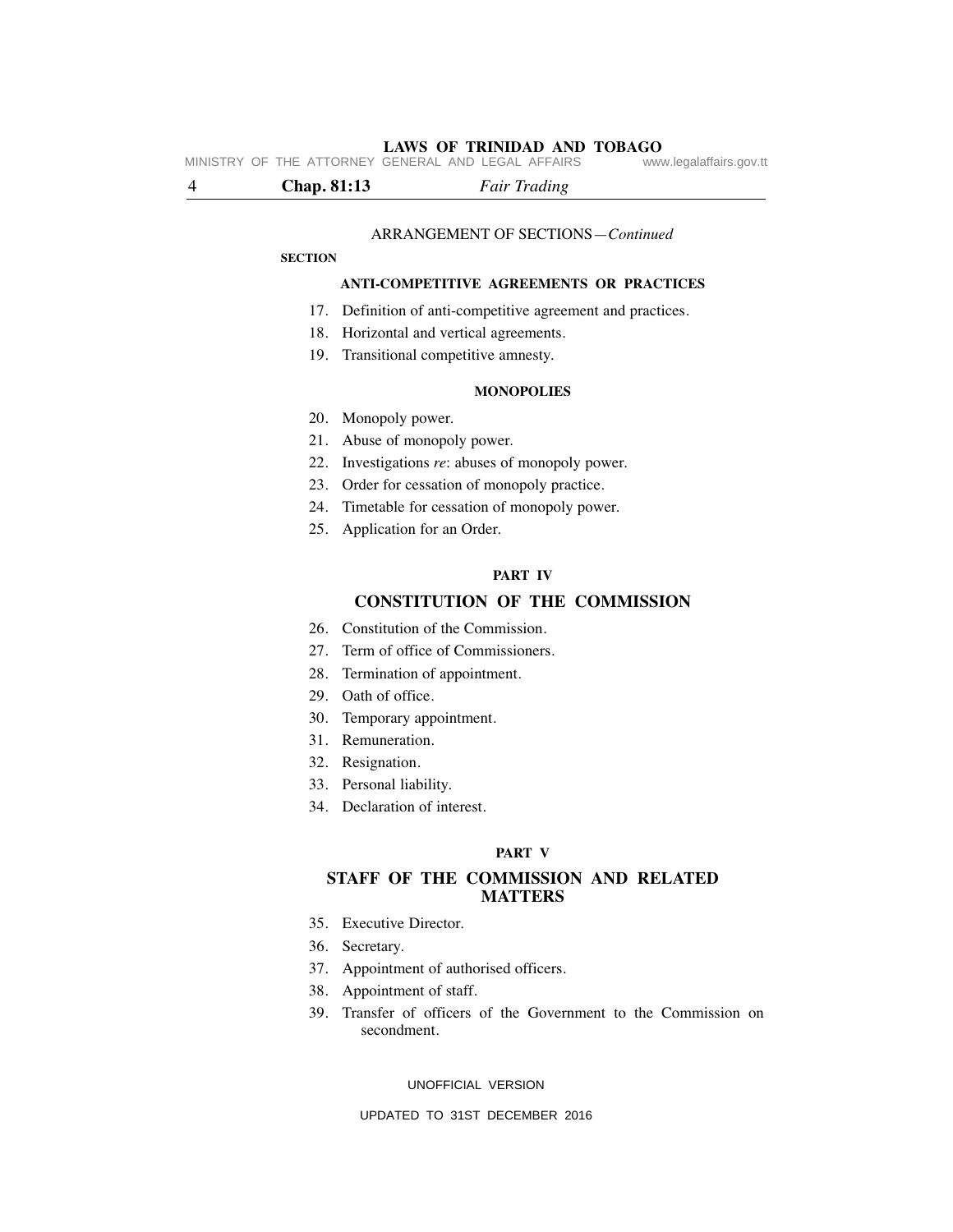MINISTRY OF THE ATTORNEY GENERAL AND LEGAL AFFAIRS www.legalaffairs.gov.tt

| <b>Fair Trading</b> |
|---------------------|
|                     |

## **SECTION**

- 40. Transfer of public officers to the Commission.
- 41. Pension rights.

#### **PART VI**

# **FINANCE, REPORT AND AUDIT**

- 42. Funds of the Commission.
- 43. Accounts, audit and annual reports.

## **PART VII**

# **POWERS OF THE COURT**

- 44. Jurisdiction of Court.
- 45. Applications and Orders for deferment.
- 46. Appeals from decisions of the Court.
- 47. Hearing and determination of appeals.

# **PART VIII**

# **COMMUNITY COMPETITION COMMISSION**

- 48. Referrals to the Community Competition Commission.
- 49. Powers of the Community Competition Commission.
- 50. Effect of decisions of Community Competition Commission.

## **PART IX**

# **MISCELLANEOUS**

- 51. Confidentiality.
- 52. Hearing normally to be open to the public.
- 53. Rules and Regulations.

# **SCHEDULE.**

UNOFFICIAL VERSION

*L.R.O.*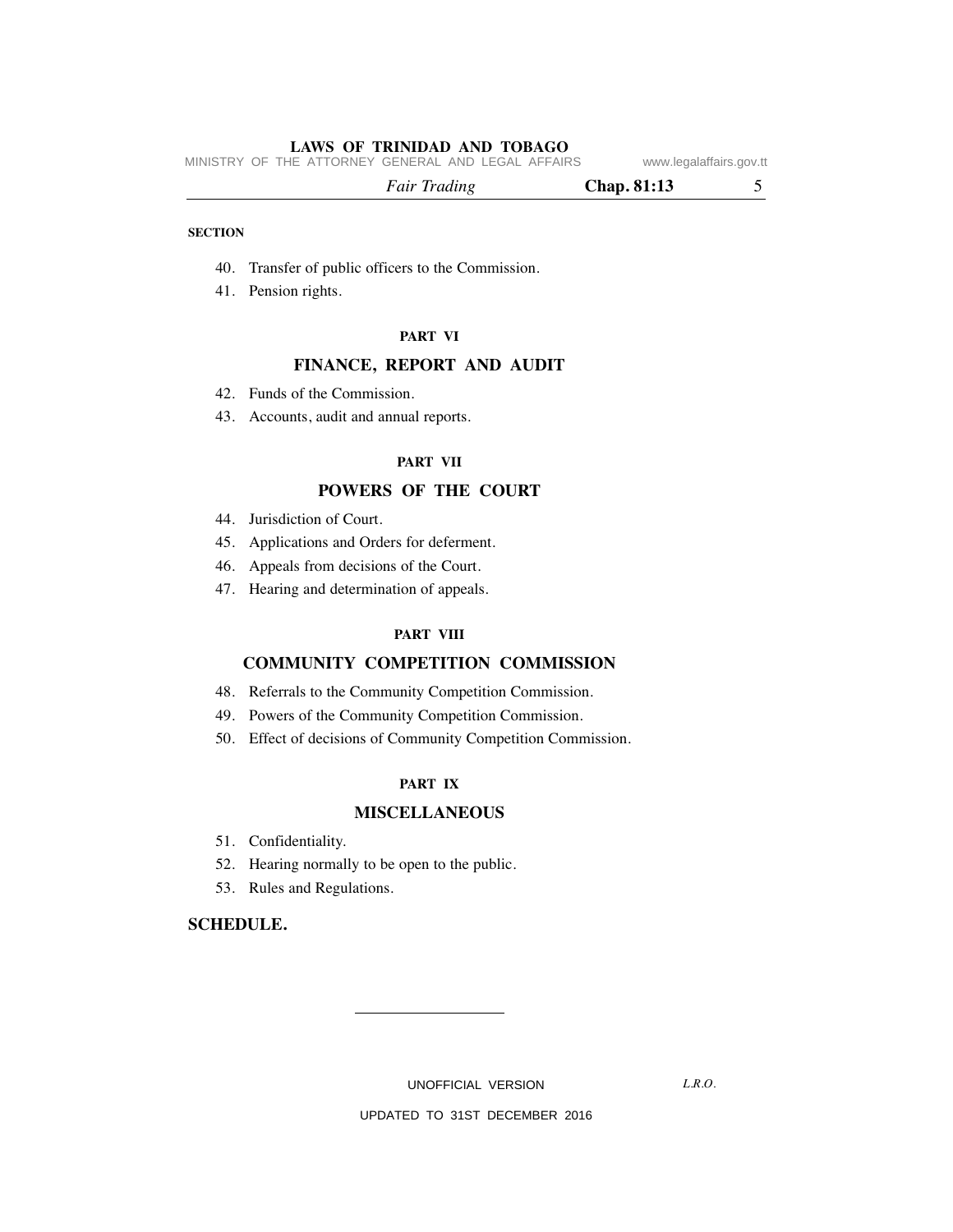**LAWS OF TRINIDAD AND TOBAGO** MINISTRY OF THE ATTORNEY GENERAL AND LEGAL AFFAIRS

6 **Chap. 81:13** *Fair Trading*

## **CHAPTER 81:13**

# **FAIR TRADING ACT**

13 of 2006.

# **An Act to provide for the establishment of a Fair Trading Commission, to promote and maintain fair competition in the economy, and for related matters.**

\*[ASSENTED TO 20TH JULY 2006]

# **PART I**

# **PRELIMINARY**

Short title and Commencement. [98/2007 43/2014].

 **1.** (1) This Act may be cited as the Fair Trading Act.

\*(2) Parts IV, V and VI of this Act came into operation on the 26th day of April, 2007.

(3) Part II of this Act came into operation on the 31st day of January, 2014.

Interpretation and application.  **2.** In this Act—

- "authorised officer" means any person appointed by the Commission under section 37;
- "Chairman" means the Chairman of the Commission appointed as such, under section 26(2);
- "Commission" means the Fair Trading Commission established under section 4;
- "Commissioner" means the Commissioner appointed under section  $26(1)$ ;
- "Community Competition Commission" means the Commission established under Article 171 of the Revised Treaty of Chaguaramas Establishing the Caribbean Community including the CARICOM Single Market and Economy;

Ch. 4:01.

- "Court" means the High Court established under the Supreme Court of Judicature Act;
	- "document" includes electronic records;
	- "enterprise" means an individual, partnership or body (corporate or incorporate) engaged in business;

UNOFFICIAL VERSION

<sup>\*</sup> *See* Note on Commencement on page 2.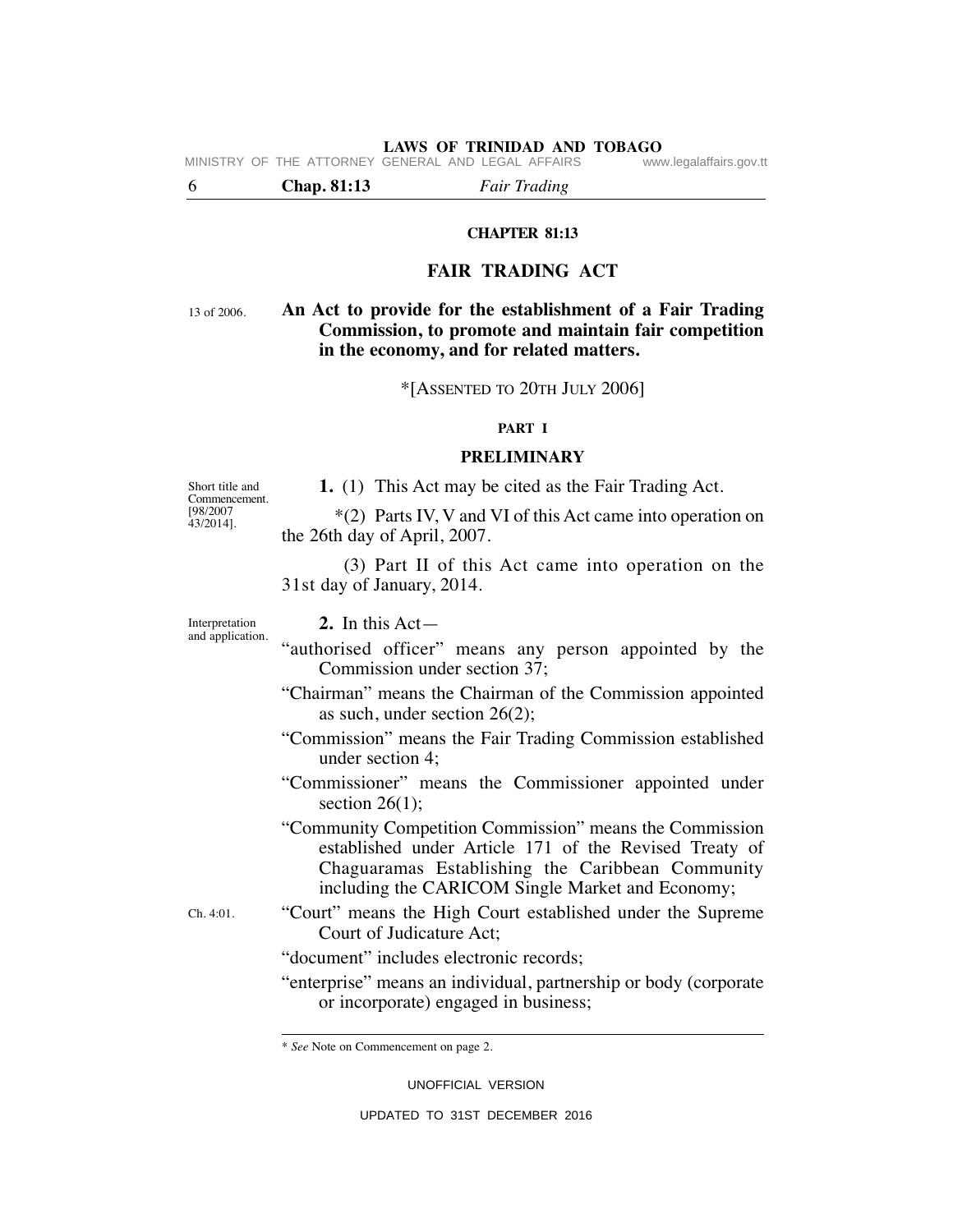|  | MINISTRY OF THE ATTORNEY GENERAL AND LEGAL AFFAIRS |  |  |  |  | www.legalaffairs.gov.tt |
|--|----------------------------------------------------|--|--|--|--|-------------------------|

| <b>Fair Trading</b> | Chap. 81:13 |
|---------------------|-------------|
|                     |             |

- "Executive Director" means the officer appointed under section  $35(1)$ ;
- "market" means the available supply of specified goods and services for consumption in Trinidad and Tobago or for export from Trinidad and Tobago as well as such other goods or services which as a matter of fact or commercial sense are substitutable for them;
- "Minister" means the Minister to whom responsibility for trade is assigned except as otherwise provided in this Act;
- "merger" has the meaning assigned to it in section  $13(1)$ ;

"person" includes a body corporate;

"Regulated Industries Commission" means the Regulated Industries Commission established under the Regulated Ch. 54:73. Industries Commission Act.

 **3.** (1) This Act shall not apply to—

- *(a)* combinations or activities of employees for their own reasonable protection as employees;
- *(b)* arrangements for collective bargaining on behalf of employers and employees for the purpose of fixing terms and conditions of employment;
- *(c)* the entering into of an agreement in so far as it contains a provision relating to the use, licence or assignment of rights under or existing by virtue of any copyright, patent (other than patent rings) or trade mark;
- *(d)* any act done to give effect to a provision of any agreement referred to in paragraph *(c)*;
- *(e)* activities of professional associations designed to develop or enforce professional standards of competition reasonably necessary for the protection of the public;
- *(f)* activities expressly authorised or required under any treaty or agreement to which Trinidad and Tobago is a party;
- *(g)* companies which fall within the purview of the Telecommunications Authority Act;

Ch. 47:31.

UNOFFICIAL VERSION

 $LRO$ 

UPDATED TO 31ST DECEMBER 2016

Non-application of Act.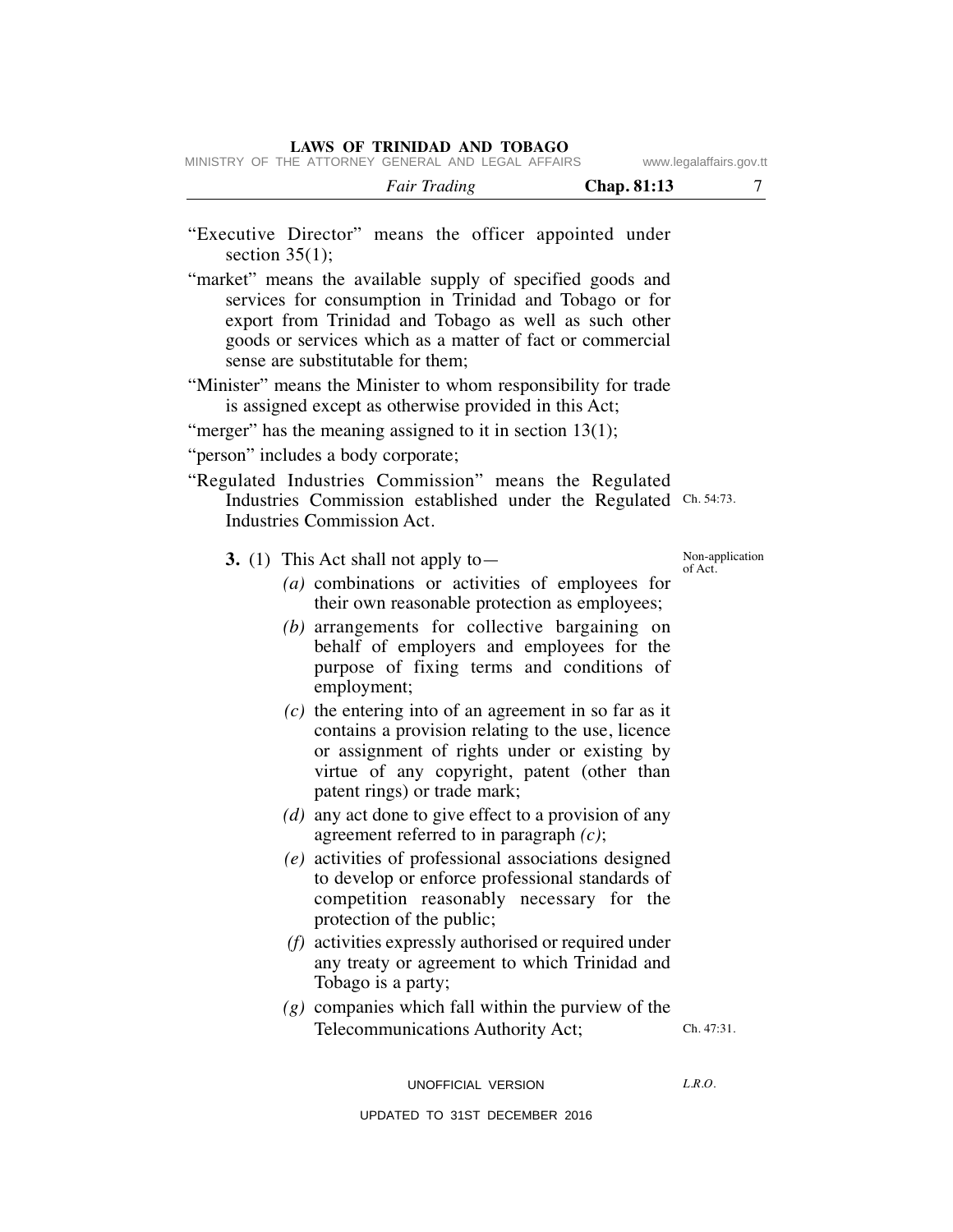|            |             | MINISTRY OF THE ATTORNEY GENERAL AND LEGAL AFFAIRS                                                                                                                                                                                                                                                  | www.legalaffairs.gov.tt |
|------------|-------------|-----------------------------------------------------------------------------------------------------------------------------------------------------------------------------------------------------------------------------------------------------------------------------------------------------|-------------------------|
| 8          | Chap. 81:13 | <b>Fair Trading</b>                                                                                                                                                                                                                                                                                 |                         |
| Ch. 83:02. |             | $(h)$ banks and non-bank financial institutions<br>which fall within the purview of the Securities<br>Act; or                                                                                                                                                                                       |                         |
|            |             | ( <i>i</i> ) such other business or activity declared by the<br>Minister by Order subject to affirmative<br>resolution of Parliament.                                                                                                                                                               |                         |
| Ch. 54:73. |             | (2) The Act shall apply to service providers within the<br>meaning of the Regulated Industries Commission Act, save that the<br>responsibility for enforcement of this Act in respect of service<br>providers shall be that of the Regulated Industries Commission.                                 |                         |
|            |             | (3) Where a merger or an anti-competitive agreement<br>would fall within the purview of the Commission in<br>circumstances where any of the companies involved is a service<br>provider, the Regulated Industries Commission shall not make<br>any decision before it consults with the Commission. |                         |

#### **PART II**

## **THE FAIR TRADING COMMISSION**

# **ESTABLISHMENT, POWERS AND FUNCTIONS OF THE COMMISSION**

 **4.** There is hereby established for the purpose of performing such duties and functions as are conferred upon it by this Act and by any other written law, a body corporate constituted in accordance with Part IV and hereafter called "the Commission".

Functions of Commission.

Commission established and incorporated.

 **5.** (1) The functions of the Commission are to—

- *(a)* carry out subject to section 9, on its own initiative or at the request of any interested person such—
	- (i) investigations in relation to the conduct of business, as will enable it to determine whether any enterprise is engaging in business practices in contravention of this Act and the extent of such practices; and

UNOFFICIAL VERSION UPDATED TO 31ST DECEMBER 2016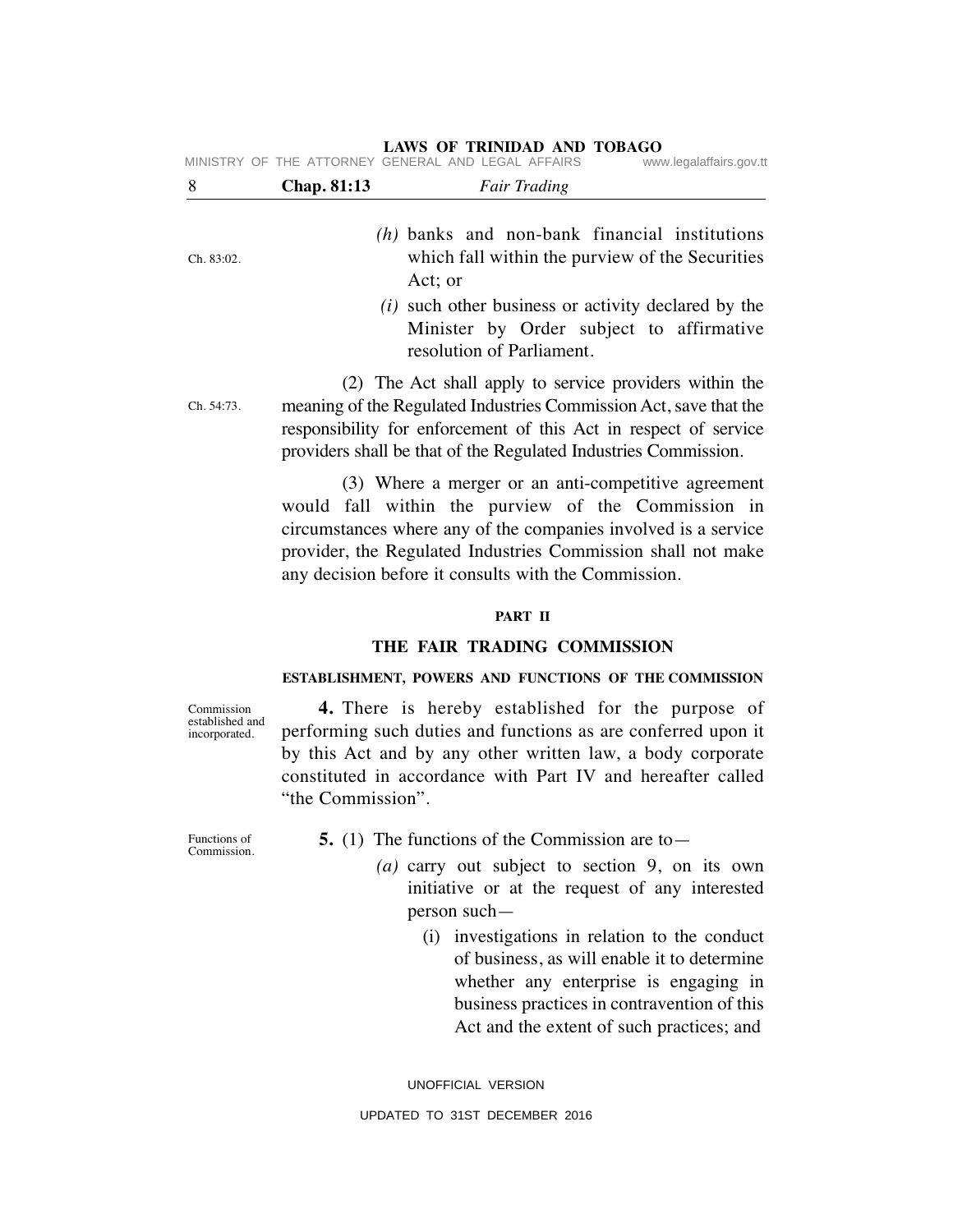MINISTRY OF THE ATTORNEY GENERAL AND LEGAL AFFAIRS www.legalaffairs.gov.tt

| 9                  | Chap. 81:13                                | Fair Trading                                                   |  |
|--------------------|--------------------------------------------|----------------------------------------------------------------|--|
|                    |                                            | (ii) other investigations as may be requested                  |  |
|                    | by any interested person or as it may      |                                                                |  |
|                    | in                                         | consider necessary or desirable                                |  |
|                    | connection with matters falling within the |                                                                |  |
|                    |                                            | provisions of this Act;                                        |  |
|                    |                                            | $(b)$ advise the Minister on such matters relating to          |  |
|                    |                                            | the operation of this Act, as it thinks fit or as              |  |
|                    |                                            | may be requested by the Minister;                              |  |
|                    |                                            | $(c)$ investigate on its own initiative or at the request      |  |
|                    |                                            | of any person adversely affected and take such                 |  |
|                    |                                            | action as it considers necessary with respect to               |  |
|                    |                                            | the abuse of a monopoly power by any                           |  |
|                    |                                            | enterprise; and                                                |  |
|                    |                                            | (d) carry out such other duties as may be prescribed           |  |
|                    |                                            | by or pursuant to the Act.                                     |  |
|                    |                                            | $(2)$ It shall be the duty of the Commission—                  |  |
|                    |                                            |                                                                |  |
|                    |                                            | ( <i>a</i> ) to make available —                               |  |
|                    |                                            | (i) to persons engaged in business, general                    |  |
|                    |                                            | information with respect to their rights                       |  |
|                    |                                            | and obligations under this Act; and                            |  |
|                    |                                            | (ii) for the guidance of consumers, general                    |  |
|                    |                                            | information with respect to their rights                       |  |
|                    | and obligations under this Act or          |                                                                |  |
|                    |                                            | affecting the interests of consumers;                          |  |
|                    |                                            | $(b)$ to undertake studies and publish reports and             |  |
|                    |                                            | information regarding matters affecting the                    |  |
|                    |                                            | interests of consumers; and                                    |  |
|                    |                                            | $(c)$ to co-operate with and assist any association or         |  |
|                    |                                            | body of persons in developing and promoting                    |  |
|                    |                                            | the observance of standards of conduct for the                 |  |
|                    |                                            | purpose of ensuring compliance with the                        |  |
|                    |                                            | provisions of this Act.                                        |  |
|                    |                                            |                                                                |  |
| General<br>powers. |                                            | <b>6.</b> For the purpose of discharging its functions under   |  |
|                    |                                            | section 5, the Commission may make an application to the Court |  |

# UNOFFICIAL VERSION

for the determination of a contravention of this Act.

*L.R.O.*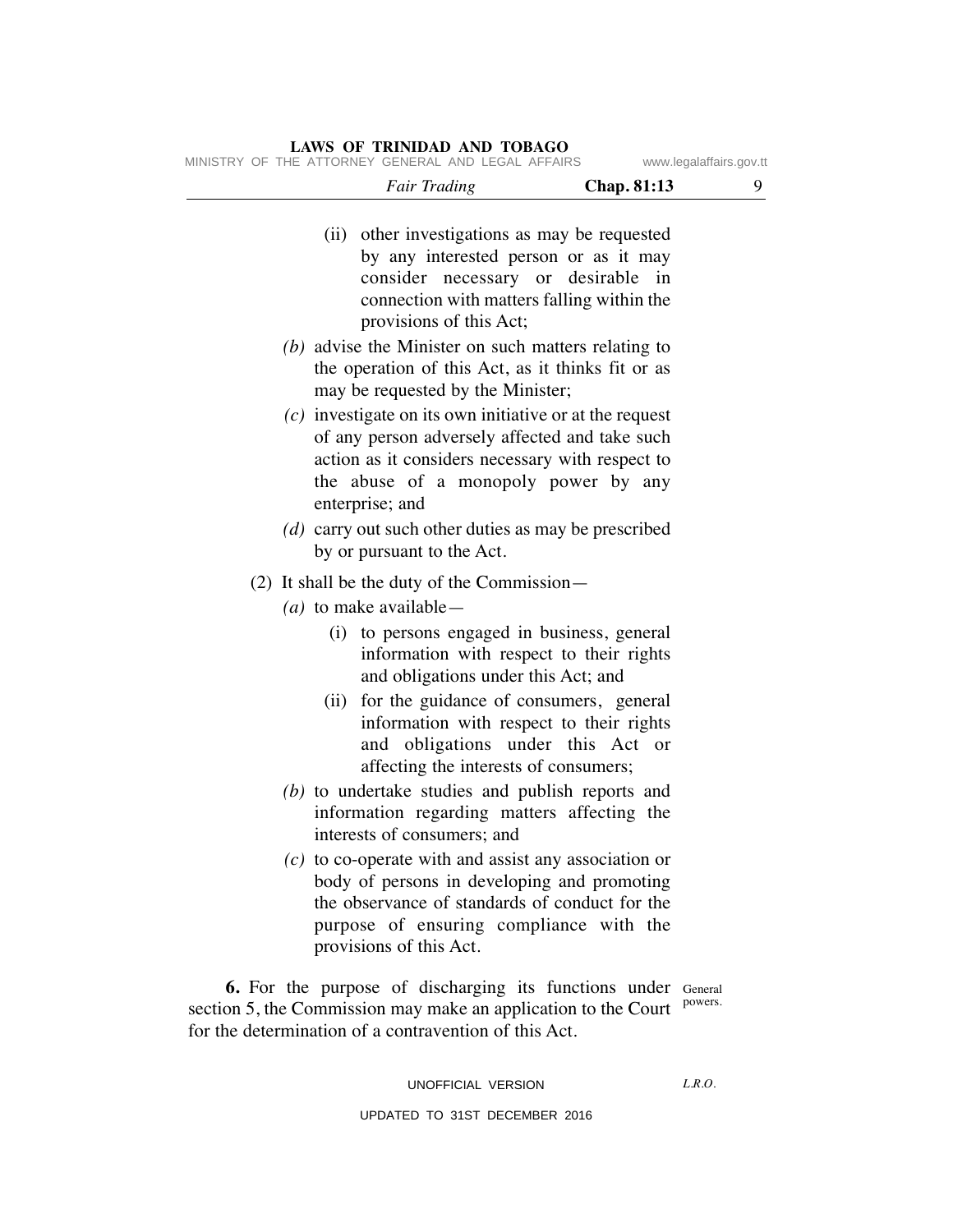| 10 | $Chon$ 81.13                                       |  | Eair Tradino |                         |
|----|----------------------------------------------------|--|--------------|-------------------------|
|    | MINISTRY OF THE ATTORNEY GENERAL AND LEGAL AFFAIRS |  |              | www.legalaffairs.gov.tt |

10 **Chap. 81:13** *Fair Trading* **7.** (1) In pursuance of its functions under section 5(1)*(a)* the Commission may investigate the affairs of a business enterprise— *(a)* if after consideration of a complaint from any person, that the business enterprise is acting in contravention of this Act, the Commission is of the opinion that it is necessary that the affairs of such an enterprise should be investigated; *(b)* on its own initiative having regard to facts available to it, it is of the opinion that the business enterprise is acting in contravention of this Act; or *(c)* in accordance with Regulations made by the Minister under section 53(2). (2) The Commission shall serve on all relevant parties written notice of its intention to initiate an investigation under this Act in the form prescribed in the Schedule. (3) At the end of each investigation, the Commission shall prepare a report and furnish a copy of the report to the relevant parties to enable them to make their submissions within such period as the Commission may specify. (4) The Commission shall prepare a final report of each investigation which shall include the submissions, if any, made by the relevant parties and the comments of the Commission on those submissions. **8.** (1) For the purpose of conducting any investigation with regard to the discharge of any of its functions under this Act, the Commission shall subject to subsection  $(2)$  have the power to — *(a)* require the production of documents for examination; Investigation of complaints. Schedule. Powers of the Commission with regard to investigation.

- *(b)* require any document to be submitted to the Commission to be verified by affidavit; and
- *(c)* summon and examine witnesses on oath.

(2) the Commission may, for the purpose of enforcing the attendance of any witness, apply to the Court for issue of a

UNOFFICIAL VERSION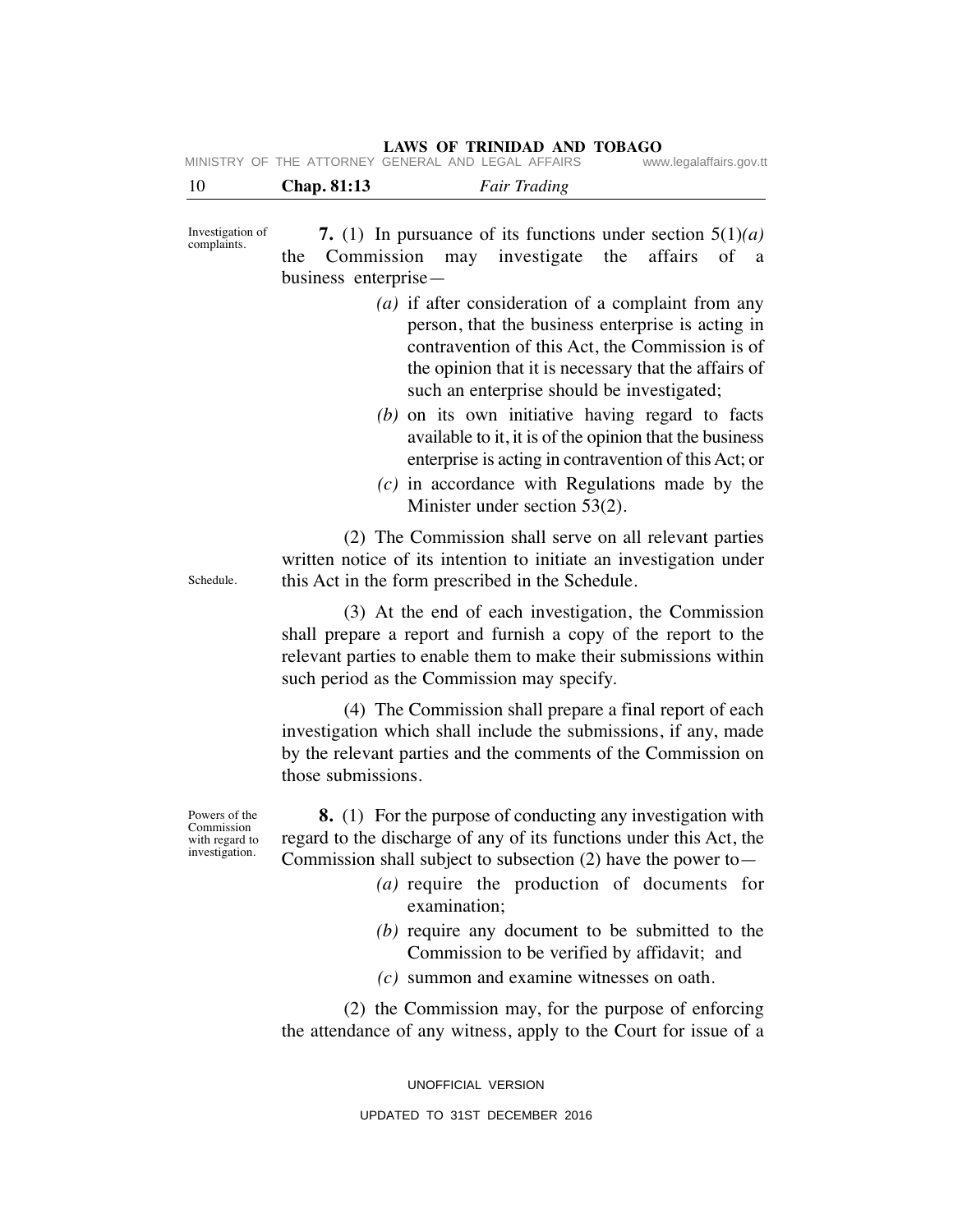|  |                     | IVIIINDIINI UI IIIE AITUNNEI UENENAE AND EEUAE AITAINU |             | www.icyalallallo.yuv.u |
|--|---------------------|--------------------------------------------------------|-------------|------------------------|
|  | <b>Fair Trading</b> |                                                        | Chap. 81:13 |                        |

summons for attendance of the witness, and for the production of any document, book and related matter.

(3) Before making any decision consequent upon any investigation, the Commission shall hear any person who is likely to be affected by its decision.

(4) The Commission shall unless the circumstances warrant a hearing *in camera*, conduct all hearings in public.

(5) At any stage of an investigation under this Act, the Commission may discontinue the investigation if it is of the opinion that the matter does not justify further investigation.

(6) Where the Commission discontinues an investigation under subsection (6), the parties who were involved in the investigation shall be so informed and the Commission shall give reasons for the discontinuation of the investigation.

search.

**9.** (1) For the purpose of ascertaining whether any person Power of has engaged or is engaging in conduct constituting or likely to constitute a contravention of this Act, the Commission shall apply to the Court for a warrant to require an authorised officer to—

- *(a)* enter and search any premises; or
- *(b)* inspect and remove for the purpose of making copies, any documents or take extracts thereof.

(2) The authorised officer shall not enter any premises for the purpose of this Act, except with the warrant issued by the Court.

(3) The commission or the authorised officer shall, within fourteen days of the date of removal of any document under this section, return the document to the person from whom they were taken.

(4) Any person who obstructs or impedes an authorised officer in the performance of his duties under this section is liable on summary conviction to a fine of ten thousand dollars and to imprisonment for two years.

 $LRO$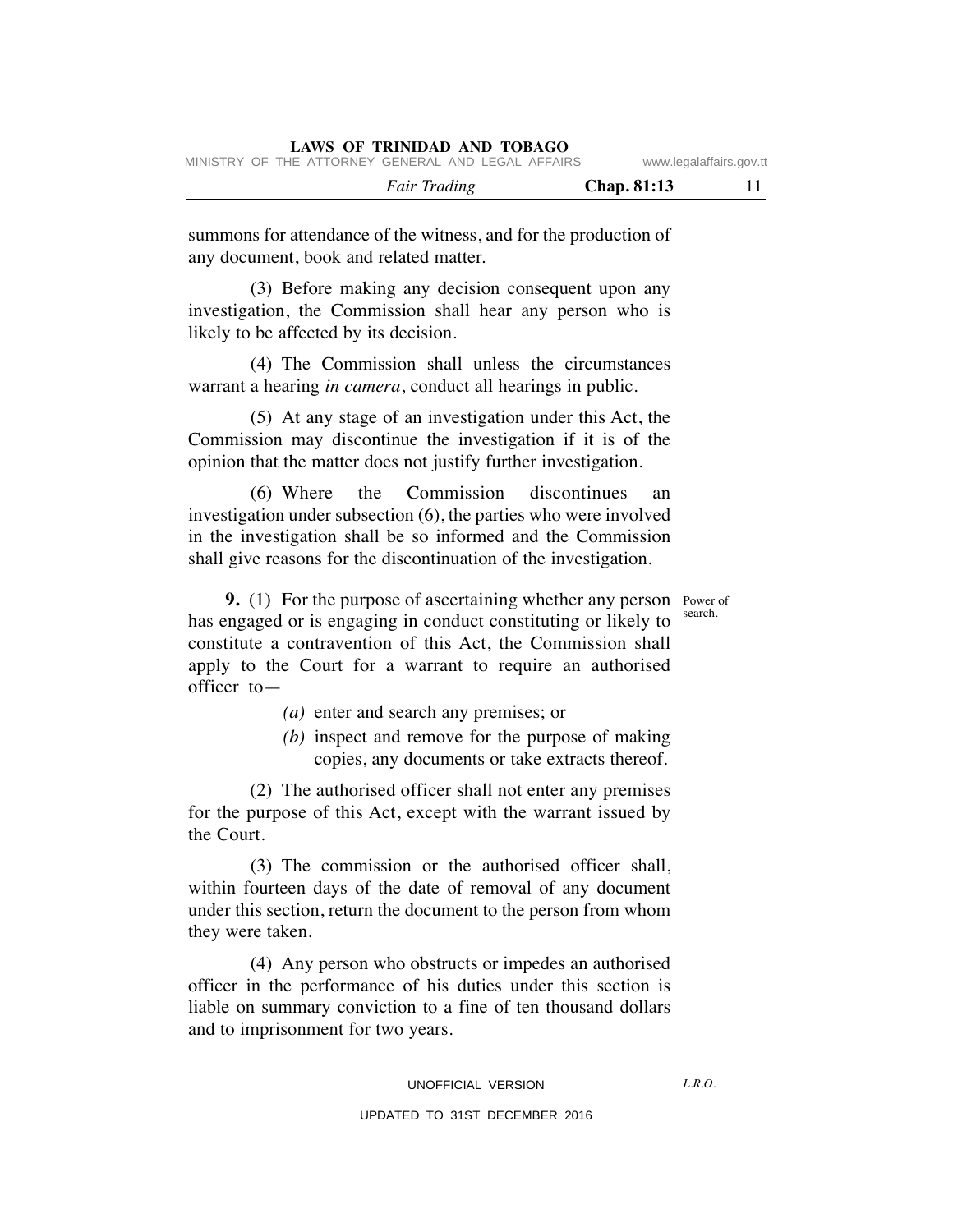| 12                                                              | Chap. 81:13                                                                                                                                                                                                                                            | <b>Fair Trading</b>                                                                                                                                                                                                                                                                    |  |  |  |  |  |  |  |
|-----------------------------------------------------------------|--------------------------------------------------------------------------------------------------------------------------------------------------------------------------------------------------------------------------------------------------------|----------------------------------------------------------------------------------------------------------------------------------------------------------------------------------------------------------------------------------------------------------------------------------------|--|--|--|--|--|--|--|
|                                                                 |                                                                                                                                                                                                                                                        |                                                                                                                                                                                                                                                                                        |  |  |  |  |  |  |  |
| Offences<br>against the                                         | 10. A person who-                                                                                                                                                                                                                                      |                                                                                                                                                                                                                                                                                        |  |  |  |  |  |  |  |
| Commission.                                                     |                                                                                                                                                                                                                                                        | (a) attends, but leaves any sittings of the<br>Commission without the permission of the<br>Commissioners;                                                                                                                                                                              |  |  |  |  |  |  |  |
|                                                                 |                                                                                                                                                                                                                                                        | $(b)$ at any sitting of the Commission, wilfully<br>insults any Commissioner or any officer of the<br>Commission or wilfully interrupts<br>the<br>proceedings of the Commission;                                                                                                       |  |  |  |  |  |  |  |
|                                                                 |                                                                                                                                                                                                                                                        | $(c)$ fails to give evidence; or                                                                                                                                                                                                                                                       |  |  |  |  |  |  |  |
|                                                                 | (d) makes a complaint to the Commission that a<br>business enterprise is acting in contravention of<br>this Act and the Commission finds the complaint<br>to be frivolous, vexatious or malicious,                                                     |                                                                                                                                                                                                                                                                                        |  |  |  |  |  |  |  |
|                                                                 | is liable on summary conviction to a fine of ten thousand dollars.                                                                                                                                                                                     |                                                                                                                                                                                                                                                                                        |  |  |  |  |  |  |  |
| Destruction of<br>records.                                      | 11. A person who alters any record or destroys any record<br>likely to be required for any investigation that has commenced<br>under this Act, is liable on summary conviction to a fine of ten<br>thousand dollars and to imprisonment for two years. |                                                                                                                                                                                                                                                                                        |  |  |  |  |  |  |  |
| Obstruction of<br>investigation.                                |                                                                                                                                                                                                                                                        | 12. A person who in any manner impedes, prevents or<br>obstructs any investigation by the Commission under this Act, is<br>liable on summary conviction to a fine of five thousand dollars<br>and to imprisonment for two years.                                                       |  |  |  |  |  |  |  |
|                                                                 |                                                                                                                                                                                                                                                        | PART III                                                                                                                                                                                                                                                                               |  |  |  |  |  |  |  |
|                                                                 |                                                                                                                                                                                                                                                        | MERGERS, ANTI-COMPETITIVE AGREEMENTS OR<br>PRACTICES AND MONOPOLIES                                                                                                                                                                                                                    |  |  |  |  |  |  |  |
|                                                                 |                                                                                                                                                                                                                                                        | <b>MERGERS</b>                                                                                                                                                                                                                                                                         |  |  |  |  |  |  |  |
| Definitions of<br>merger and<br>anti-<br>competitive<br>merger. |                                                                                                                                                                                                                                                        | 13. (1) Merger means the cessation of two or more<br>enterprises from being distinct whether by purchase or lease of<br>shares or assets, amalgamation, combination, joint venture or<br>any other means through which influence over the policy of<br>another enterprise is acquired. |  |  |  |  |  |  |  |
|                                                                 |                                                                                                                                                                                                                                                        | (2) An anti-competitive merger is a merger which<br>restricts or distorts competition in a market.                                                                                                                                                                                     |  |  |  |  |  |  |  |
|                                                                 |                                                                                                                                                                                                                                                        | UNOFFICIAL VERSION                                                                                                                                                                                                                                                                     |  |  |  |  |  |  |  |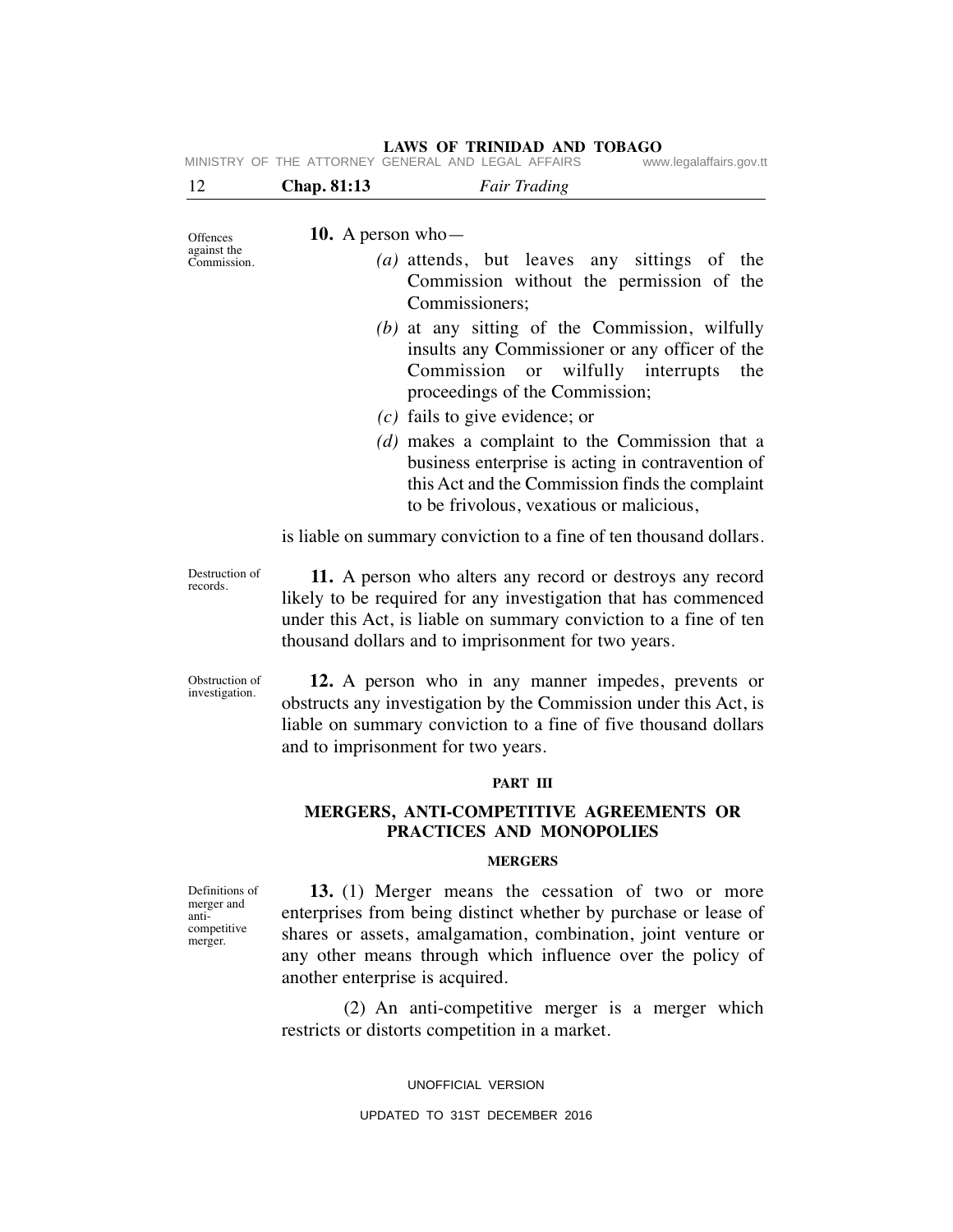MINISTRY OF THE ATTORNEY GENERAL AND LEGAL AFFAIRS www.legalaffairs.gov.tt

**14.** (1) Subject to the provisions of this section from the Mergers and commencement of this Act—

- *(a)* all anti-competitive mergers are prohibited; and
- *(b)* enterprises shall not enter into a merger unless they obtain permission from the Commission where—
	- (i) their assets exceed fifty million dollars; and
	- (ii) at least one of the enterprises carries on or intends to carry on business in Trinidad and Tobago.

(2) Within one month of receipt of an application under paragraph  $(1)(b)$ , or within such period as the Minister may by Order prescribe, the Commission shall make its determination whether to grant permission or not and inform the applicant enterprise of its determination.

(3) Before granting permission for a merger, the Commission shall—

- *(a)* satisfy itself that the proposed merger would not affect competition or would not be detrimental to the consumer or the economy; and
- *(b)* consult with the Securities Exchange Commission to ensure that the procedure required under the Securities Act, for mergers Ch. 83:02. has been followed.

(4) The Minister may by Order vary the asset limit specified in subsection (1)*(b)*(i).

(5) Where the variation of the asset limit exceeds fifty per cent, the relevant Order shall be subject to affirmative resolution of Parliament.

directorship.

 $LRO$ 

**15.** Where a director serves on the Board of Directors of two Interlocking or more companies that are competitors and the director is likely to weld together the policies of those companies in a way that would reduce or eliminate competition between them, the companies in which he serves as director shall, subject to section 14(1)*(b)* apply to the Commission for permission to merge.

UNOFFICIAL VERSION

UPDATED TO 31ST DECEMBER 2016

qualifying mergers.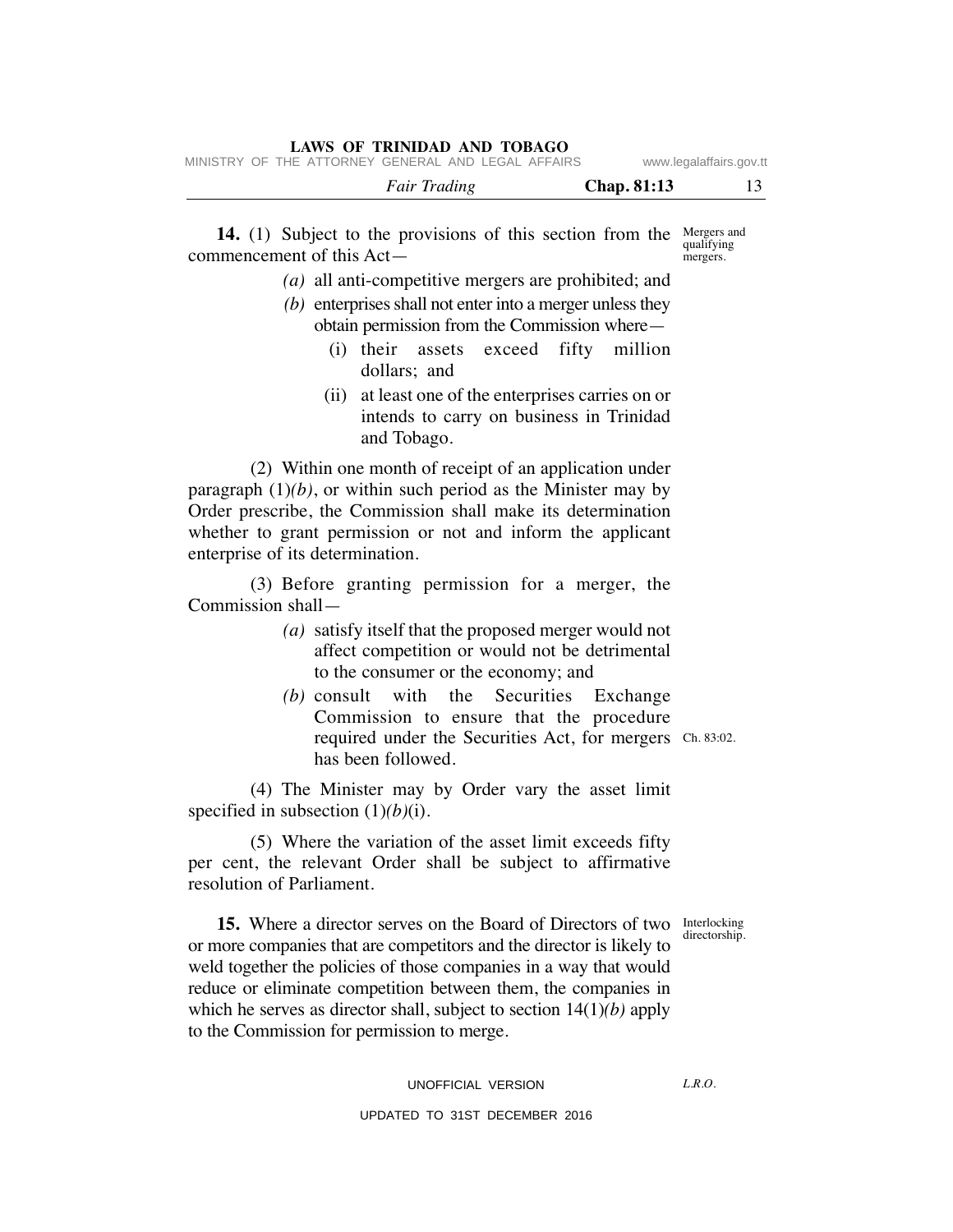**LAWS OF TRINIDAD AND TOBAGO**

|  | MINISTRY OF THE ATTORNEY GENERAL AND LEGAL AFFAIRS |  |  | www.legalaffairs.gov.tt |
|--|----------------------------------------------------|--|--|-------------------------|

| 14 | Chap. 81:13 | <b>Fair Trading</b> |  |
|----|-------------|---------------------|--|
|    |             |                     |  |

Order for divestment.

**16.** (1) Where the commission has reason to believe that two or more enterprises have merged and the enterprises have not obtained permission for the merger, the commission shall initiate an investigation into the matter.

(2) Where after investigation of the matter, the Commission is of the opinion that enterprises have structured themselves in such a way that they have merged within the meaning of this Part without the permission of the Commission as required under section 14, the Commission may apply to the Court for an Order for divestment of assets under section 44(1).

(3) At any time before the Commission makes an application for an Order under section 44(1), the Commission and the enterprise may agree that the enterprise would divest within an agreed period, part of their combined business or operations, if the Commission is satisfied that such divestment would make the merger less likely to lessen competition in Trinidad and Tobago.

(4) An enterprise which fails to keep the undertaking given under subsection (3), is liable upon summary conviction to a fine of twenty-five thousand dollars and to a further fine of one thousand dollars for each day the offence continues after conviction.

# **ANTI-COMPETITIVE AGREEMENTS OR PRACTICES**

Definition of competitive

Anti-

Agreement.

- **17.** (1) An Agreement which—
	- *(a)* fixes prices directly or indirectly other than in circumstances where the agreement is reasonably necessary to protect the interests of the parties concerned and not detrimental to the interests of the public;
	- *(b)* limits or controls markets, technical development or investment;
	- *(c)* shares markets or sources of supply;
	- *(d)* applies dissimilar conditions to equivalent transactions and thus places some trading partners at a disadvantage to others; and

UNOFFICIAL VERSION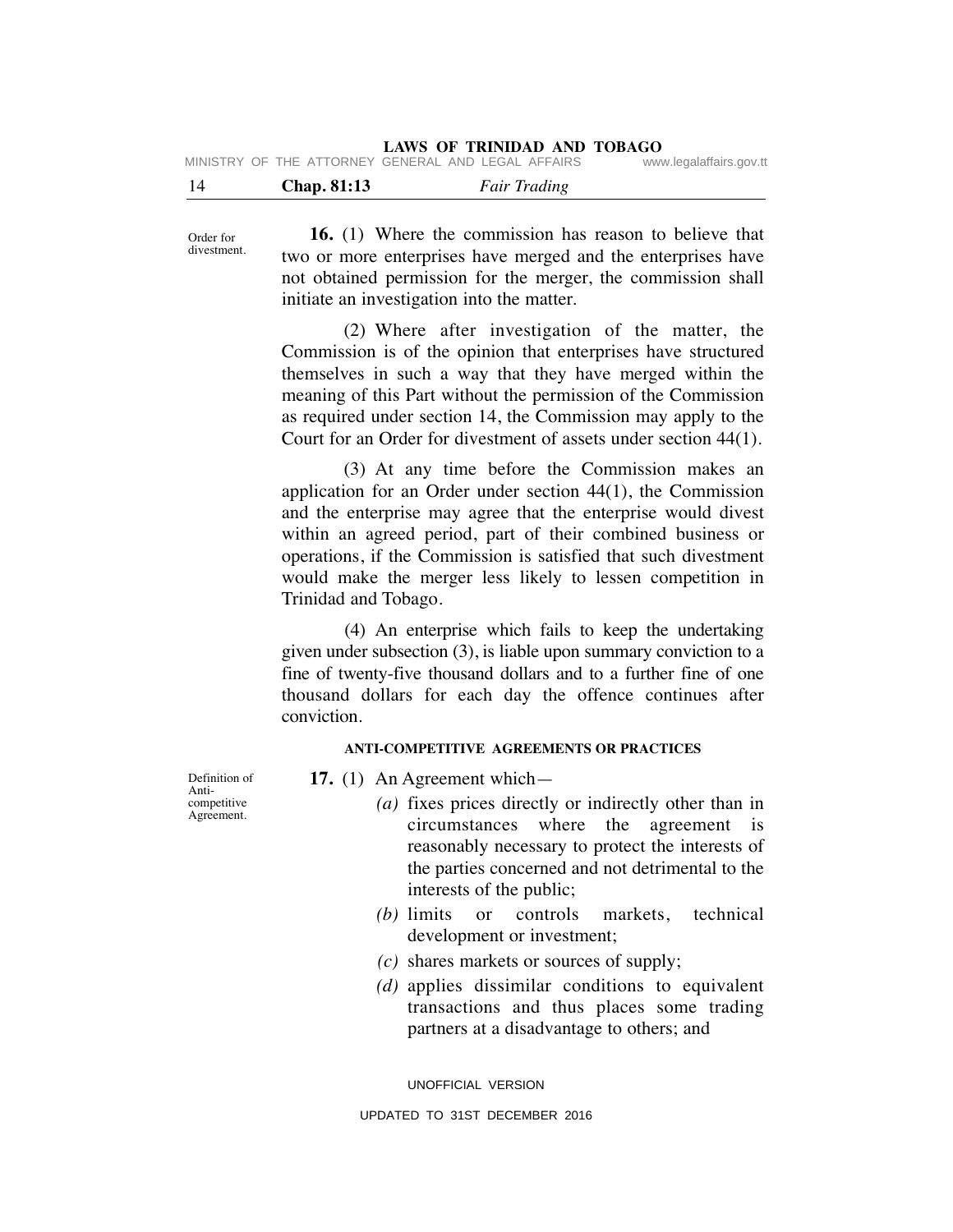|  |                                                    | <b>Fair Trading</b> |  |  | Chap. 81:13 |                         |
|--|----------------------------------------------------|---------------------|--|--|-------------|-------------------------|
|  | MINISTRY OF THE ATTORNEY GENERAL AND LEGAL AFFAIRS |                     |  |  |             | www.legalaffairs.gov.tt |

# *(e)* makes contracts subject to extraneous conditions,

is an anti-competitive agreement and is prohibited under this Act.

(2) Any decision or concerted practice of an association of enterprises, the object of which is the prevention, restriction or distortion of competition, is anti-competitive and prohibited under this Act.

(3) Where the Commission is of the opinion that an agreement, practice or decision is anti-competitive the Commission shall apply to the Court for an Order under section 44(1) to determine if the Agreement, decision or practice is anti-competitive.

(4) An individual or company who has suffered loss as a result of an anti-competitive agreement may apply to the Court for damages.

**18.** (1) It is an offence for groups of two or more businesses Horizontal and to enter into or give effect to a horizontal agreement which—

vertical agreements.

- *(a)* restricts, distorts or prevents competition;
- *(b)* has the object or effect of monopolizing the market in Trinidad and Tobago; or
- *(c)* fixes prices of commodities and services unreasonably high.

(2) For the purpose of this section "horizontal agreement" means an agreement between two or more businesses whose relationship is that of actual or potential competitors.

(3) It is an offence for two or more businesses to enter into or give effect to vertical agreements which have the effect of fixing prices.

(4) For the purpose of this section "vertical agreement" means an agreement between two or more businesses whose relationship is that of actual or potential customers, dealers or suppliers.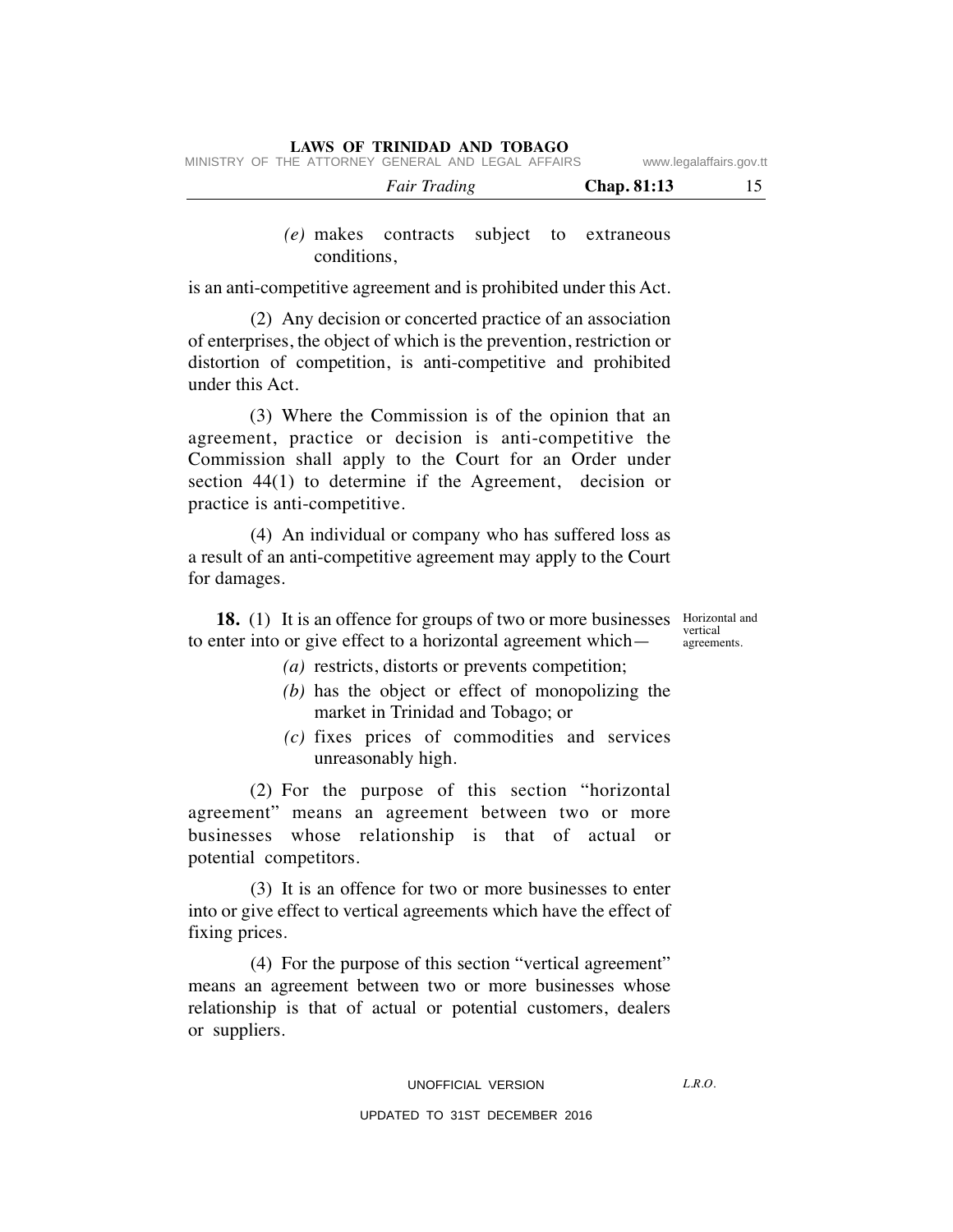|  | MINISTRY OF THE ATTORNEY GENERAL AND LEGAL AFFAIRS |  |  | www.legalaffairs.gov.tt |
|--|----------------------------------------------------|--|--|-------------------------|
|  |                                                    |  |  |                         |

| 16 | Chap. 81:13 | <b>Fair Trading</b> |
|----|-------------|---------------------|
|    |             |                     |

Transitional amnesty.

**19.** (1) Where an enterprise is party to or engaged in an anti-competitive agreement or practice on the coming into force of this Act—

- *(a)* the enterprise shall notify the Commission within one month thereafter of the details of the anti-competitive agreement or practice;
- *(b)* the commission may apply to the Court for an order to determine the agreement or practice.

(2) At any time before the Commission applies for an Order under section 44(1), the Commission and the enterprise may enter into an agreement as to the manner and timetable, for the phasing out or the termination of the anti-competitive agreement or practice.

(3) An enterprise which fails to terminate the anticompetitive agreement or practice within the time agreed to with the Commission, is liable on summary conviction to a fine of one hundred thousand dollars.

### **MONOPOLIES**

Monopoly power.

- **20.** For the purposes of this Act—
	- *(a)* an enterprise has monopoly power in a market, if by itself or together with an interconnected body corporate, it occupies such a position of economic strength as will enable it to operate in the market without effective constraints from its competitors or potential competitors; and
	- *(b)* any two bodies corporate are to be treated as interconnected if one of them is a subsidiary of the other, or if both of them are subsidiaries of the same body corporate.

**21.** (1) An enterprise which has monopoly power, abuses that power if it impedes the maintenance or development of effective competition in a particular market.

(2) Without prejudice to the generality of the foregoing, an enterprise abuses monopoly power if it—

> *(a)* restricts the entry of any person into that or any other market;

UNOFFICIAL VERSION

Abuse of monopoly power.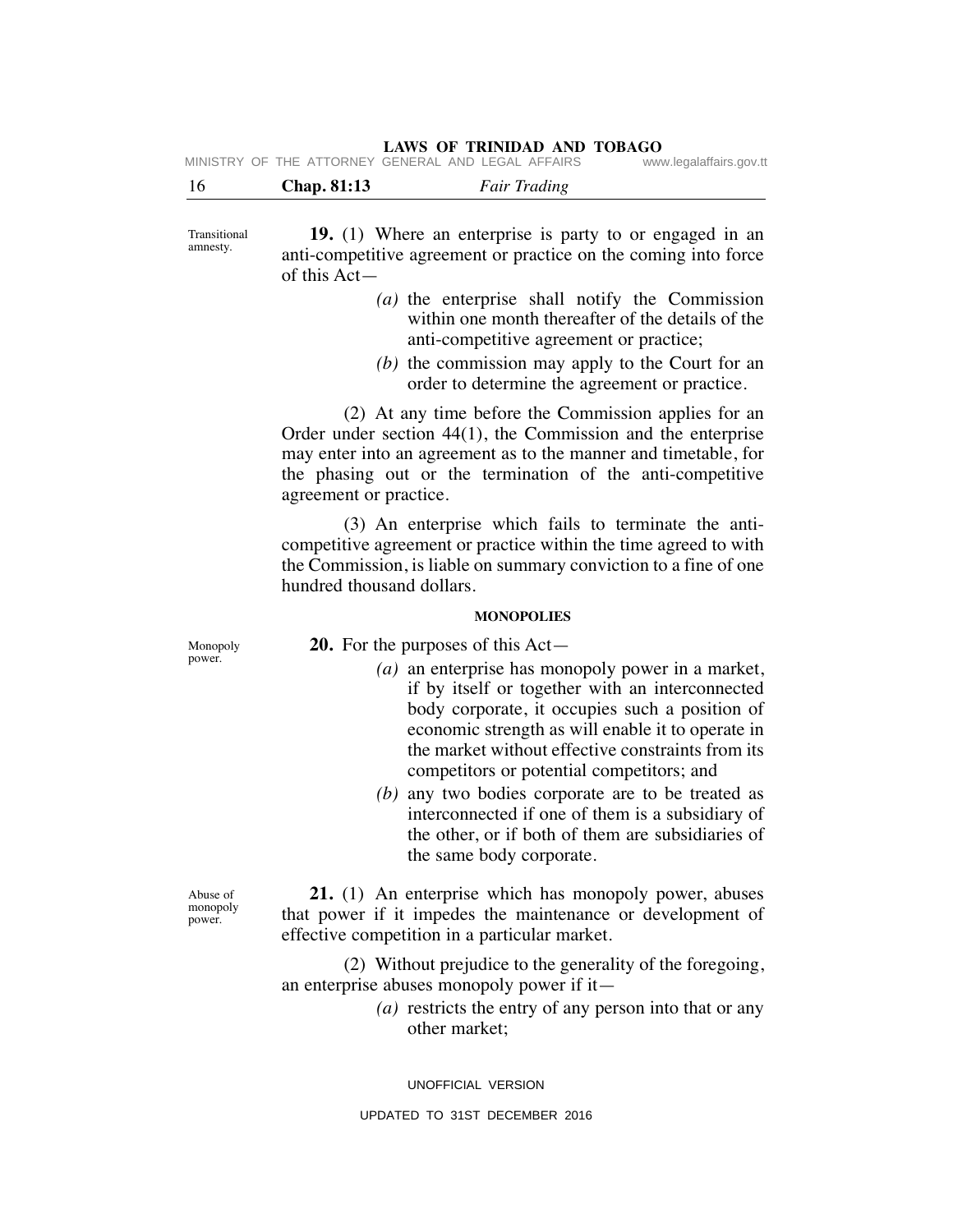#### **LAWS OF TRINIDAD AND TOBAGO** MINISTRY OF THE ATTORNEY GENERAL AND LEGAL AFFAIRS www.legalaffairs.gov.tt

|                 | <b>Fair Trading</b>                                                                                                                                                                                                                       | Chap. 81:13 | 17 |  |  |  |  |  |
|-----------------|-------------------------------------------------------------------------------------------------------------------------------------------------------------------------------------------------------------------------------------------|-------------|----|--|--|--|--|--|
|                 | $(b)$ prevents or deters any person from engaging in<br>competitive conduct in that or any other market;                                                                                                                                  |             |    |  |  |  |  |  |
|                 | $(c)$ eliminates or removes any person from that or<br>any other market;                                                                                                                                                                  |             |    |  |  |  |  |  |
|                 | (d) directly or indirectly imposes unfair purchase or<br>selling prices;                                                                                                                                                                  |             |    |  |  |  |  |  |
|                 | (e) limits production of goods or services to the<br>prejudice of consumers;                                                                                                                                                              |             |    |  |  |  |  |  |
|                 | $(f)$ makes the conclusion of agreements subject to<br>acceptance by other parties of supplementary<br>obligations which by their nature, or according<br>to commercial usage, have no connection with<br>the subject of such agreements; |             |    |  |  |  |  |  |
|                 | $(g)$ engages in exclusive dealing;                                                                                                                                                                                                       |             |    |  |  |  |  |  |
|                 | $(h)$ engages in market restriction; or                                                                                                                                                                                                   |             |    |  |  |  |  |  |
|                 | $(i)$ engages in tied selling.                                                                                                                                                                                                            |             |    |  |  |  |  |  |
| monopoly power- | (3) An enterprise shall not be treated as abusing                                                                                                                                                                                         |             |    |  |  |  |  |  |
|                 | (a) if it is shown that —                                                                                                                                                                                                                 |             |    |  |  |  |  |  |
|                 | its behaviour was exclusively directed to<br>(i)<br>improving the production or distribution<br>of goods or to promoting technical or<br>economic progress; and                                                                           |             |    |  |  |  |  |  |
|                 | consumers were allowed a fair share of<br>(ii)<br>the resulting benefits; and                                                                                                                                                             |             |    |  |  |  |  |  |
|                 | (b) by reason only that the enterprise enforces or<br>seeks to enforce any right under or existing by<br>virtue of any copyright, patent, registered<br>design or trade mark.                                                             |             |    |  |  |  |  |  |
|                 | $(4)$ For the purposes of this section—                                                                                                                                                                                                   |             |    |  |  |  |  |  |

"exclusive dealing" means—

- *(a)* any practice whereby a supplier of goods, as a condition of supplying the goods to a customer requires that customer to—
	- (i) deal only or primarily in goods supplied by or designated by the supplier or his nominee; or

*L.R.O.*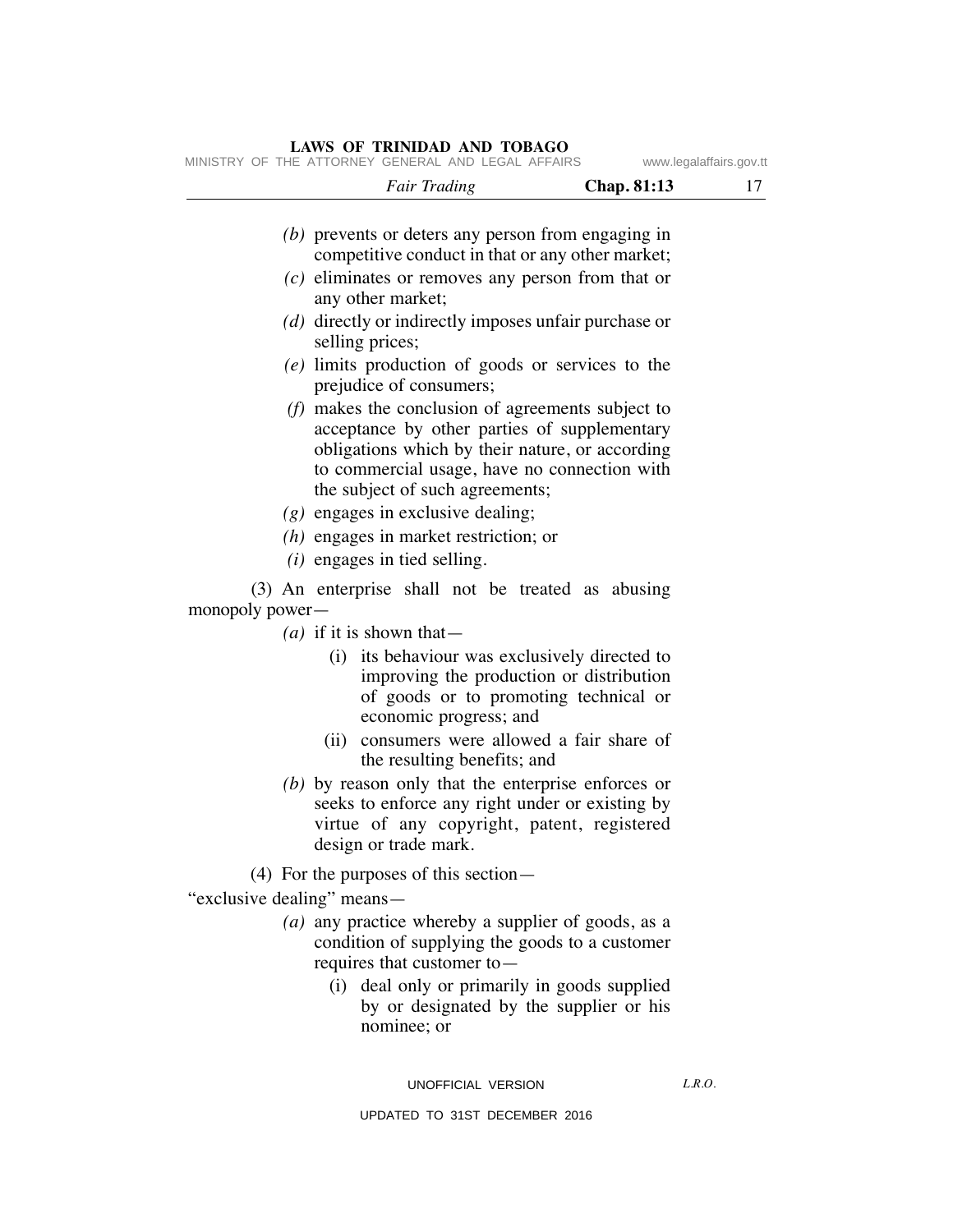# 18 **Chap. 81:13** *Fair Trading* (ii) refrain from dealing in a specified class or kind of goods except as supplied by the supplier or his nominee; and *(b)* any practice whereby a supplier of goods induces a customer to meet a condition referred to in paragraph *(a)*, by offering to supply the goods to the customer on more favourable terms or conditions if the customer agrees to meet that condition; "market restriction" means any practice whereby a supplier of goods, as a condition of supplying the goods to a customer, requires that customer to supply any goods only in a defined market, or exacts a penalty of any kind from the customer if he supplies any goods outside a defined market; "tied selling" means— *(a)* any practice whereby a supplier of an article, as a condition of supplying the article (hereinafter referred to as "the article") to a customer, requires the customer to— (i) acquire any other article from the supplier or his nominee; or (ii) refrain from using or distributing, in conjunction with the tied article, another article that is not of a brand or manufacturer designated by the supplier or the nominee; and *(b)* any practice whereby a supplier of an article induces a customer to meet a condition set out in paragraph *(a)*, by offering to supply the tied article to the customer on more favourable terms or conditions if the customer agrees to meet that condition. **22.** (1) Where the Commission has reason to believe that an enterprise has monopoly power in a market and has abused or is Investigations *re:* abuses of monopoly

MINISTRY OF THE ATTORNEY GENERAL AND LEGAL AFFAIRS

**LAWS OF TRINIDAD AND TOBAGO**

abusing that power, the Commission shall initiate an investigation into the matter after issue of the notice in the form prescribed in the Schedule.

Schedule.

power.

UNOFFICIAL VERSION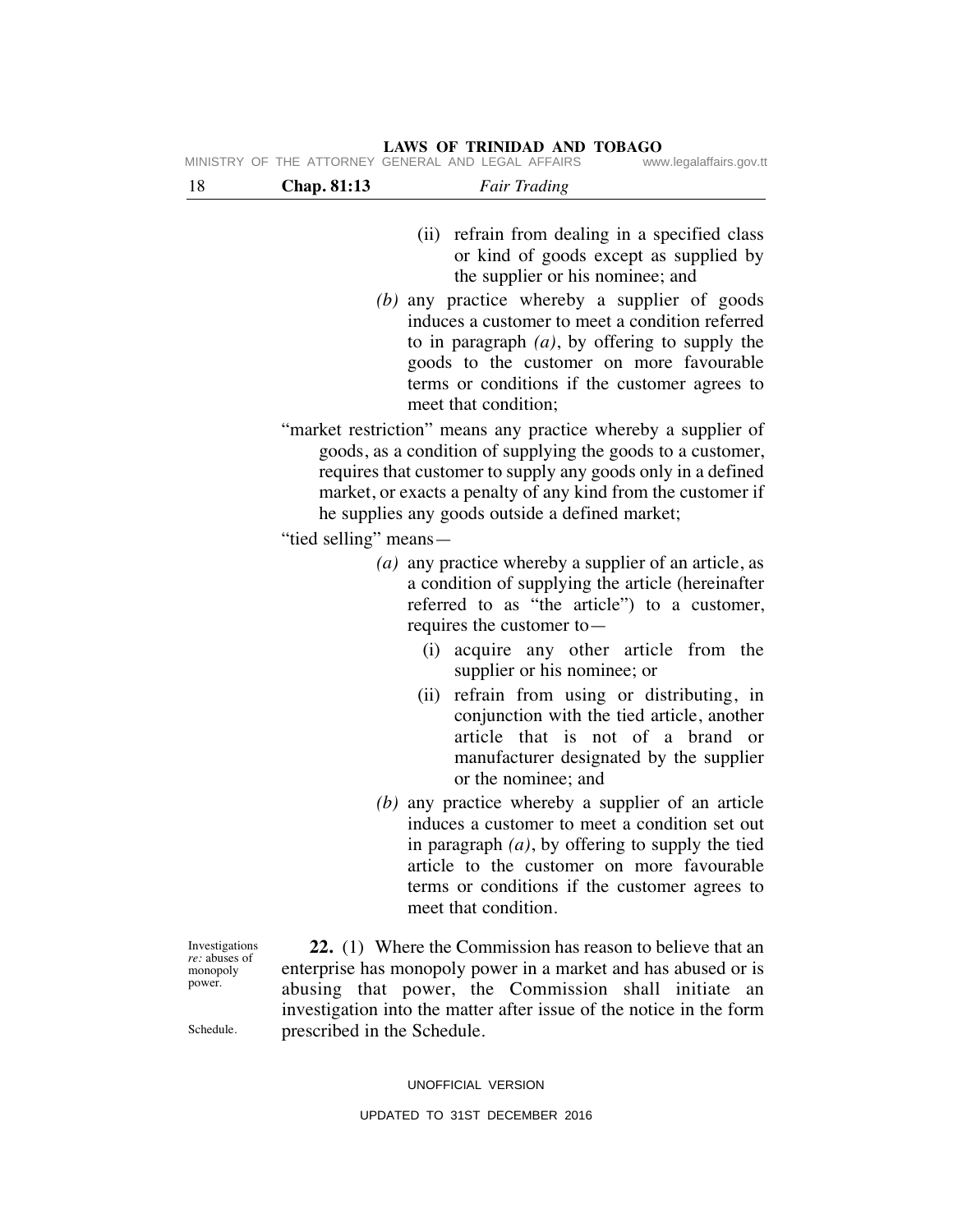(2) The Commission shall not investigate an enterprise under this section, unless it is satisfied that the enterprise controls forty per cent of the market or more or such percentage as the Minister may by Order prescribe.

(3) For the purposes of subsection (2), an enterprise controls more than forty per cent of a market if—

- *(a)* where the market relates to the supply of goods or services of any description—
	- (i) forty per cent (or the percentage prescribed) of all the goods or services of that description which are supplied in Trinidad and Tobago are supplied by or to that enterprise; or
	- (ii) forty per cent (or the percentage prescribed) of all the goods or services of that description which are supplied in Trinidad and Tobago are supplied by or to a group of interconnected bodies corporate and the enterprise is part of that group;
- *(b)* where the market relates to the export of goods of any description from Trinidad and Tobago—
	- (i) forty per cent (or the percentage prescribed) of all the goods of that description which are produced in Trinidad and Tobago are produced by that enterprise; or
	- (ii) forty per cent (or the percentage prescribed) of all the goods of that description which are produced in Trinidad and Tobago are produced by a group of interconnected bodies corporate and the enterprise is part of that group,

and in those cases monopoly power shall be taken to exist both in relation to exports of goods of that description from Trinidad and Tobago generally and in relation to exports of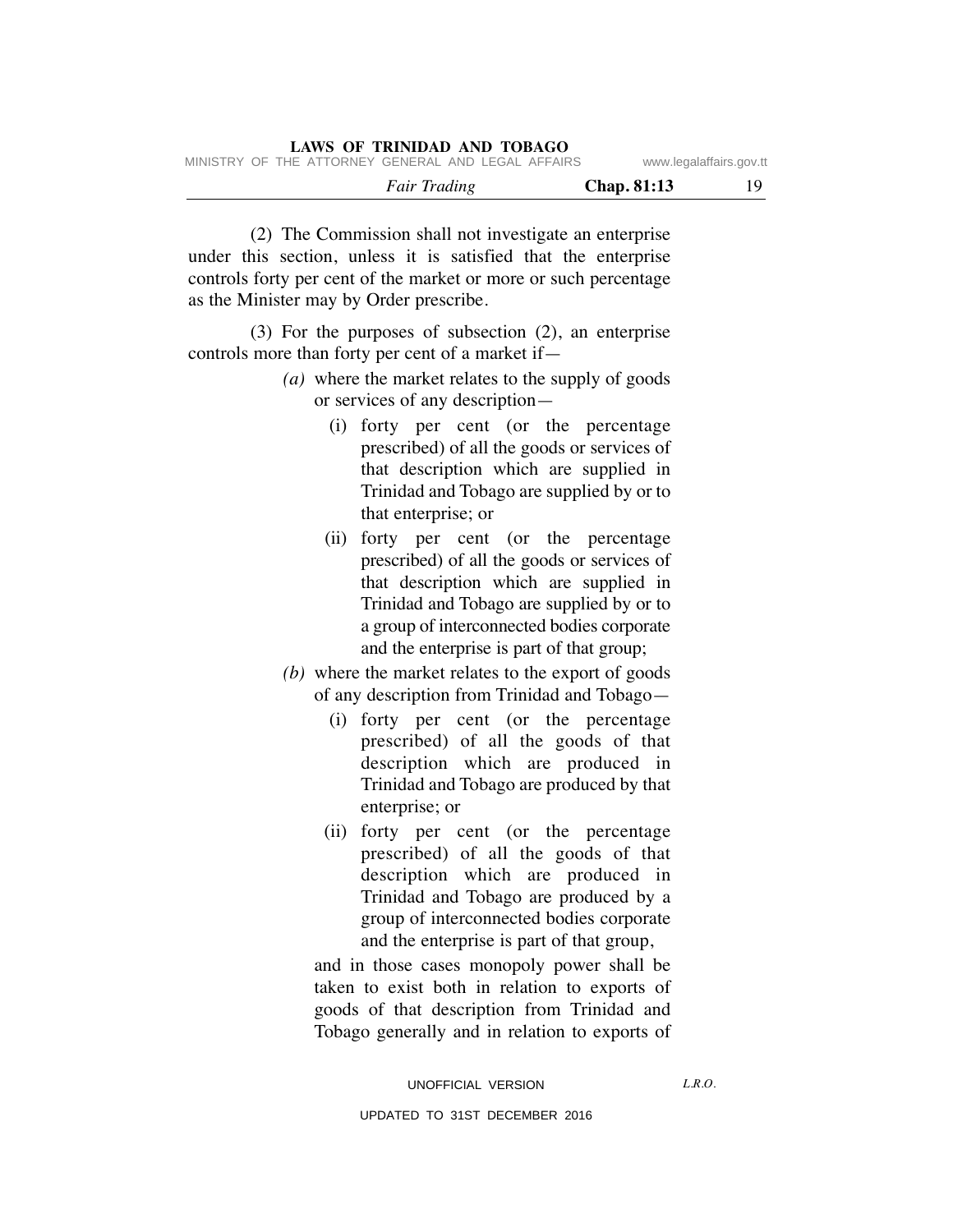|  | MINISTRY OF THE ATTORNEY GENERAL AND LEGAL AFFAIRS |  |  | www.legalaffairs.gov.tt |
|--|----------------------------------------------------|--|--|-------------------------|
|  |                                                    |  |  |                         |

20 **Chap. 81:13** *Fair Trading*

goods of that description from Trinidad and Tobago to each country taken separately.

**23.** At the end of each investigation the Commission shall prepare a report indicating the practices that constitute the abuse of monopoly power if any and submit same to the enterprise concerned with a request for the enterprise to cease the abusive practice within six months.

**24.** Where within thirty days of receipt of the request, the enterprise concerned submits to the Commission the measures it would take and the timetable for giving effect to measures to remove the monopoly power it has on the market, and the Commission is satisfied of that undertaking, it shall so inform the enterprise in writing.

**25.** Where the enterprise does not comply with the request under section 23 or does not fulfil the undertaking given under section 24, the Commission may apply to the High Court for an Order under section 44(1).

#### **PART IV**

# **CONSTITUTION OF THE COMMISSION**

**26.** (1) The Commission shall consist of not less than three nor more than five Commissioners appointed by the President from among persons appearing to him to be qualified by reason of their knowledge and experience in the fields of law, economics, accountancy, business, management or other relevant professions.

(2) The number of members appointed under subsection (1), shall be subject to the appointments made under section 5(3) of the Regulated Industries Commission Act.

(3) The President shall appoint a Commissioner as the Chairman of the Commission.

(4) All matters relating to the meetings of the Commission shall be decided by its members.

UNOFFICIAL VERSION

### UPDATED TO 31ST DECEMBER 2016

Order for cessation of monopoly practice.

cessation of monopoly power.

Timetable for

Application for an Order.

Constitution of

the Commission.

Ch. 54:73.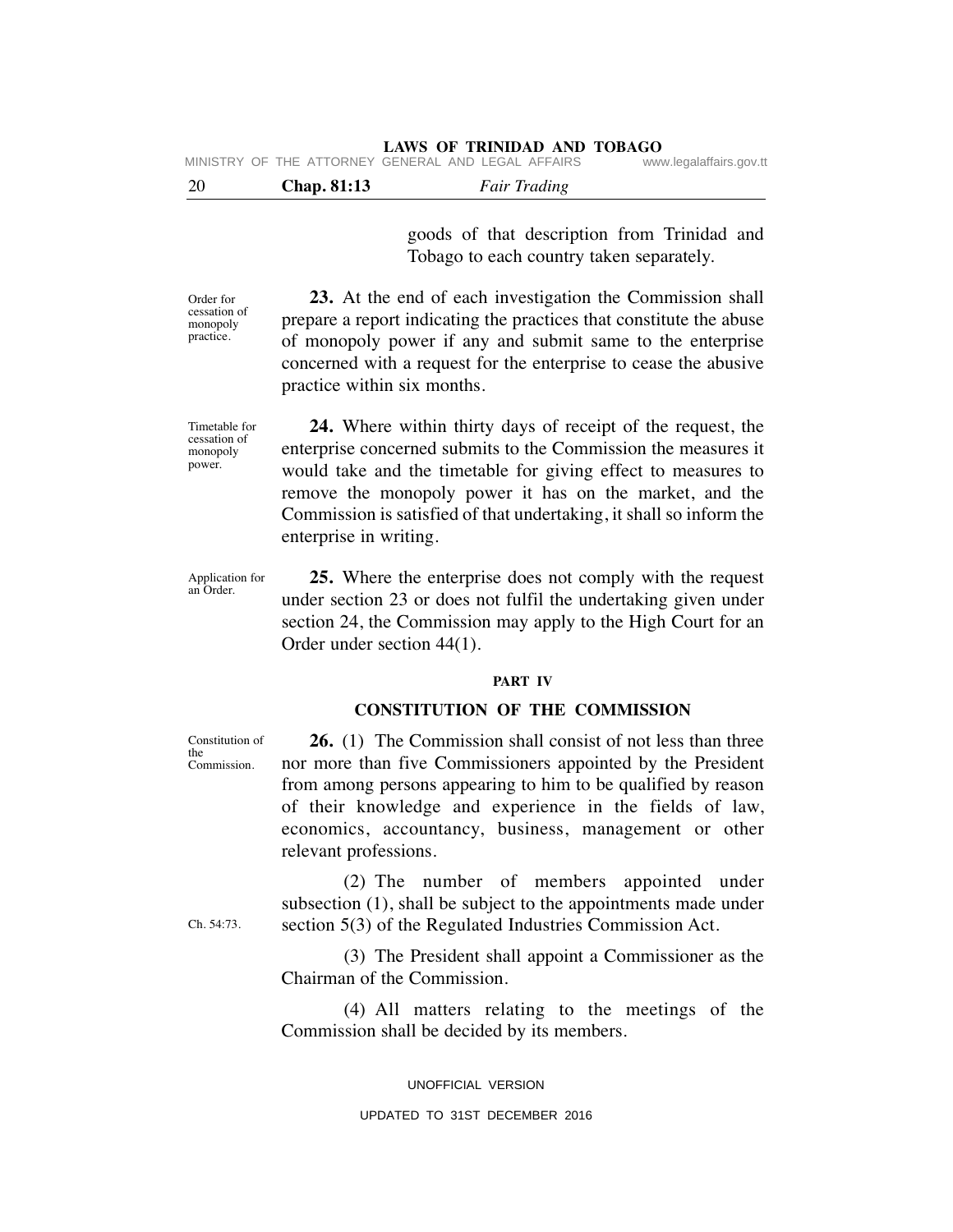|  | LAWS OF TRINIDAD AND TOBAGO                        |                         |
|--|----------------------------------------------------|-------------------------|
|  | MINISTRY OF THE ATTORNEY GENERAL AND LEGAL AFFAIRS | www.legalaffairs.gov.tt |

*Fair Trading* **Chap. 81:13** 21

(5) The quorum for meetings of the Commission shall be three members.

27. Appointments of Commissioners shall be for such Term of office period not exceeding five years at any one time as the President  $_{C}^{of}$ shall specify at the time of the appointments but the appointments of the Commissioners shall not all expire at the same time. Commissioners.

**28.** (1) The President may terminate the appointment of a Termination of Commissioner if he—

- *(a)* becomes of unsound mind or incapable of carrying out his duties;
- *(b)* becomes bankrupt or compounds with his creditors;
- *(c)* is convicted of any offence which brings the office of the Chairman or a member of the Commission into disrepute;
- *(d)* is guilty of misconduct in relation to his duties; or
- *(e)* fails to carry out any of the duties or functions conferred or imposed on him under this Act.

(2) The appointment of any person as Commissioner and the termination of office of any person as Commissioner whether by death, resignation, revocation, effluxion of time or otherwise, shall be published in the *Gazette* and in two newspapers in daily circulation in Trinidad and Tobago.

appointment.

29. The Chairman and members of the Commission Oath of office. appointed under section 26(3) and (2) respectively, shall make and subscribe to an oath before the President that they will faithfully and to the best of their ability, discharge their duties and perform their functions having regard to the trust and confidence reposed on them.

**30.** If a Commissioner is unable to perform his duties by Temporary reason of illness or other cause, the President may appoint a appointment.

UNOFFICIAL VERSION

 $LRO$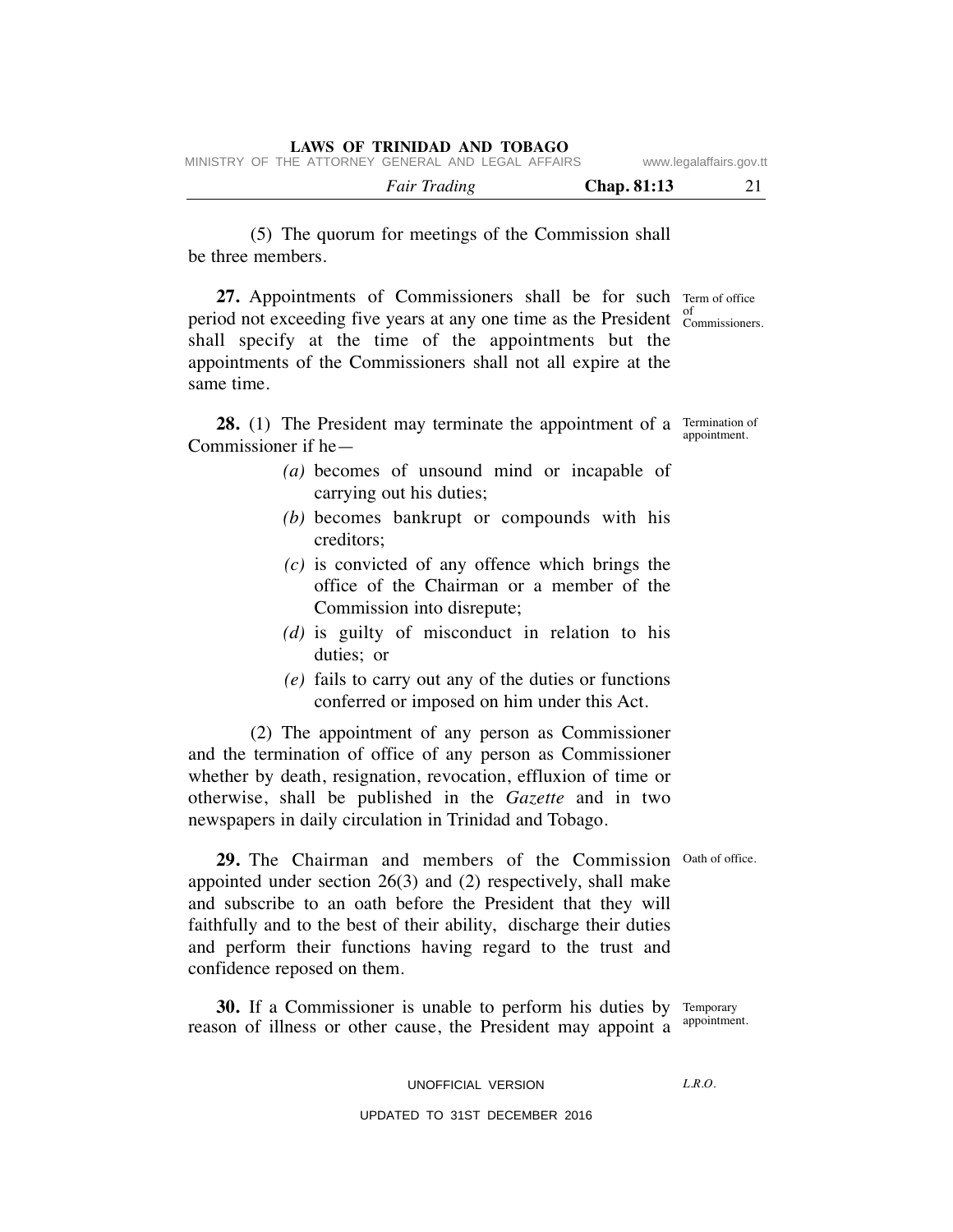| 22                          | Chap. 81:13                                                                                                                                                                                                                                                        | <b>Fair Trading</b>                                                                                                                                  |  |  |  |  |
|-----------------------------|--------------------------------------------------------------------------------------------------------------------------------------------------------------------------------------------------------------------------------------------------------------------|------------------------------------------------------------------------------------------------------------------------------------------------------|--|--|--|--|
|                             |                                                                                                                                                                                                                                                                    |                                                                                                                                                      |  |  |  |  |
|                             | person to act as a Commissioner in his stead until the termination<br>of the illness or for that occasion.                                                                                                                                                         |                                                                                                                                                      |  |  |  |  |
| Remuneration.               | <b>31.</b> A Commissioner shall, in respect of his office, be paid a<br>remuneration and allowances as the President may determine.                                                                                                                                |                                                                                                                                                      |  |  |  |  |
| Resignation.                | 32. A member of the Commission may at any time resign his<br>office by tendering an instrument in writing addressed to the<br>President and forwarded through the Minister.                                                                                        |                                                                                                                                                      |  |  |  |  |
| Personal<br>liability.      | 33. No personal liability shall attach to any Commissioner for-<br>under this Act.                                                                                                                                                                                 | (a) any act or omission of the Commission; or<br>$(b)$ anything done or permitted in good faith in the<br>course of the operations of the Commission |  |  |  |  |
| Declaration of<br>interest. | 34. (1) A Commissioner who is in any way, whether<br>directly or indirectly interested in a matter being investigated by<br>the Commission, shall as soon as possible after the relevant facts<br>have come to his knowledge, disclose the nature of his interest. |                                                                                                                                                      |  |  |  |  |
|                             | recorded in the minutes of the Commission, and the<br>Commissioner shall-                                                                                                                                                                                          | (2) The disclosure under subsection (1), shall be                                                                                                    |  |  |  |  |
|                             |                                                                                                                                                                                                                                                                    | (a) not take part after the disclosure in any<br>deliberation or decision of the Commission<br>with respect to that matter; or                       |  |  |  |  |
|                             |                                                                                                                                                                                                                                                                    | (b) be disregarded for the purpose of constituting a<br>quorum of the Commission.                                                                    |  |  |  |  |
|                             | provisions of this section, is liable on summary conviction to a<br>fine of twenty-five thousand dollars, unless the Commissioner<br>proves that he did not know that he had an interest in the matter<br>being investigated.                                      | (3) A Commissioner who fails to comply with the                                                                                                      |  |  |  |  |
|                             |                                                                                                                                                                                                                                                                    | PART V                                                                                                                                               |  |  |  |  |
|                             |                                                                                                                                                                                                                                                                    | STAFF OF THE COMMISSION AND<br><b>RELATED MATTERS</b>                                                                                                |  |  |  |  |
| Executive<br>Director.      | 35. (1) The Commission shall appoint for a term not<br>exceeding five years on such terms and conditions as may be                                                                                                                                                 |                                                                                                                                                      |  |  |  |  |
|                             |                                                                                                                                                                                                                                                                    |                                                                                                                                                      |  |  |  |  |

UNOFFICIAL VERSION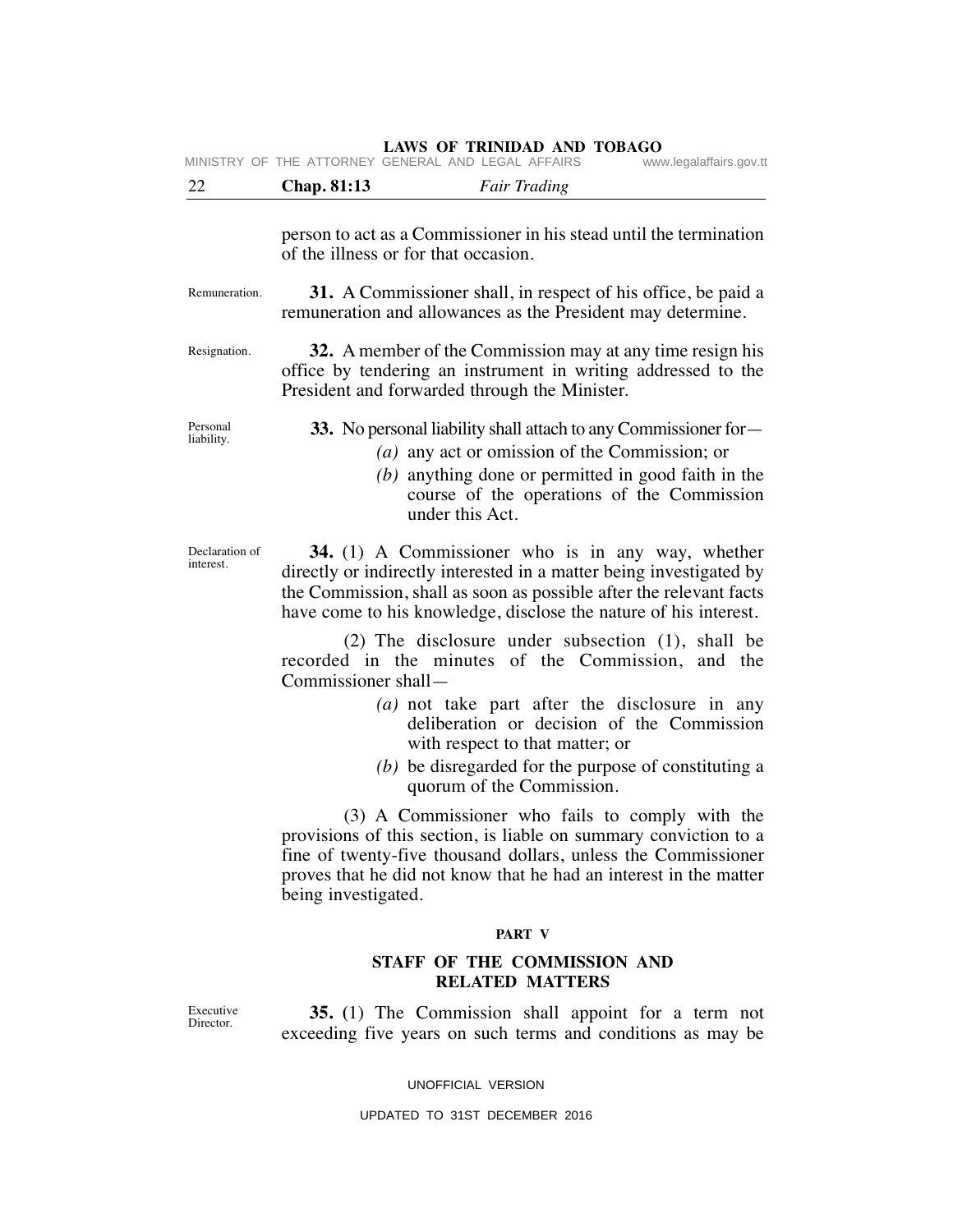|  |                     | $\ldots$    |  |
|--|---------------------|-------------|--|
|  | <i>Fair Trading</i> | Chap. 81:13 |  |

approved by the Minister, an Executive Director who shall be the Chief Executive Officer of the Commission.

(2) The Executive Director shall, subject to the general directions of the Commission be responsible to the commission for the supervision of the work and staff of the Commission.

(3) The appointment of the Executive Director and the termination of his appointment, whether by death, resignation or otherwise shall be published in the *Gazette* and in two newspapers in daily circulation in Trinidad and Tobago.

**36.** The Commission shall appoint a Secretary on such terms Secretary. and conditions as it thinks fit, subject to such maximum limit of remuneration as the Minister may determine.

**37.** The Commission shall appoint such number of Appointment of authorised officers as may be necessary on such terms and officers. conditions as it thinks fit, subject to such maximum limit of remuneration as the Minister may determine.

**38.** The Commission may appoint on such terms and Appointment of conditions as it thinks fit and subject to such maximum limit of remuneration as the Minister may determine, such employees as it considers necessary for the due and efficient exercise and performance of its functions under this Act.

**39.** (1) Subject to subsection (2) and to the approval of the Transfer of Commission, the appropriate Service Commission and the public officers officer, an officer in the Public Service may be transferred on  $\frac{Govermment to}{Commission on}$ secondment to the service of the Commission or from the service secondment. of the Commission to the Public Service.

(2) A period of transfer on secondment shall not in any case exceed three years.

**40.** Subject to the approval of the Commission, the Transfer of appropriate Service Commission and the officer, an officer in the public service may be transferred to the service of the Commission and upon such transfer shall become a member of any pension scheme operated for the benefit of employees of the Commission.

public officers to the Commission.

 $LRO$ 

authorised

staff.

of the Commission on

UNOFFICIAL VERSION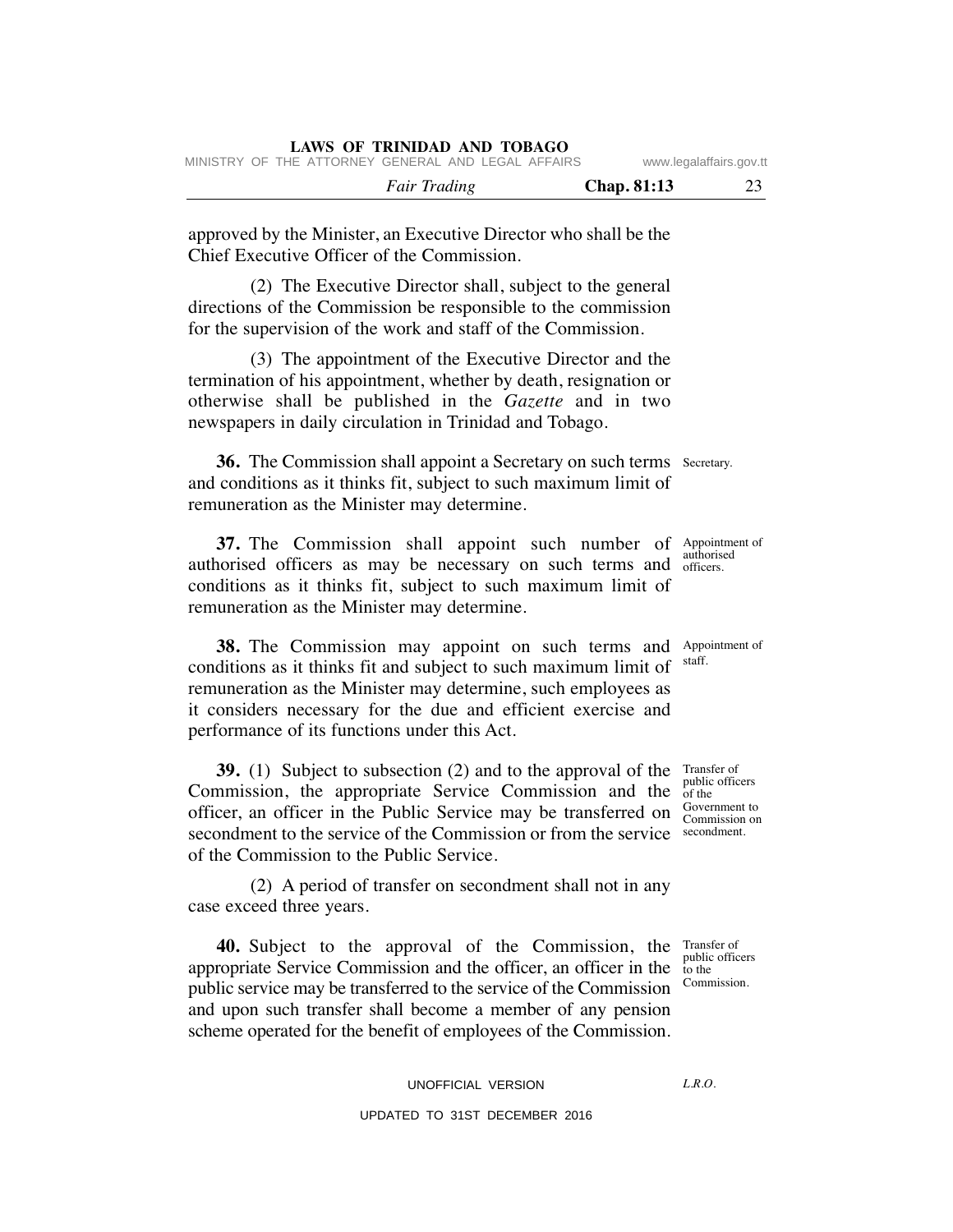24 **Chap. 81:13** *Fair Trading*

**41.** (1) The Commission shall provide for the establishment and maintenance of a pension scheme or arrange for membership in a scheme for its employees upon terms to be agreed upon between the Commission and the relevant representative association or trade union. Pension rights.

> (2) Without prejudice to subsection (1), the Commission may, under a pension scheme—

- *(a)* establish a contributory superannuation scheme and establish and contribute to a superannuation fund for the benefit of its employees;
- *(b)* grant gratuities, pensions or superannuation allowances to the surviving spouse, families or dependants of its employees;
- *(c)* enter into and carry into effect arrangements with any insurance company or other association or company for securing for any employee or surviving spouse or dependant, such gratuities, pensions or allowances as are authorised by this section; and
- *(d)* give donations or subscriptions to charitable institutions, benevolent funds and other objects calculated to benefit its employees.

# **PART VI**

# **FINANCE, REPORT AND AUDIT**

Funds of the Commission.

- **42.** (1) The funds and resources of the Commission shall consist of—
	- *(a)* such amounts as may be appropriated by Parliament;
	- *(b)* any grants for special purposes that may be made available by the Minister; and
	- *(c)* any other moneys which may become payable to or vested in the Commission in respect of any matter incidental to its functions.

UNOFFICIAL VERSION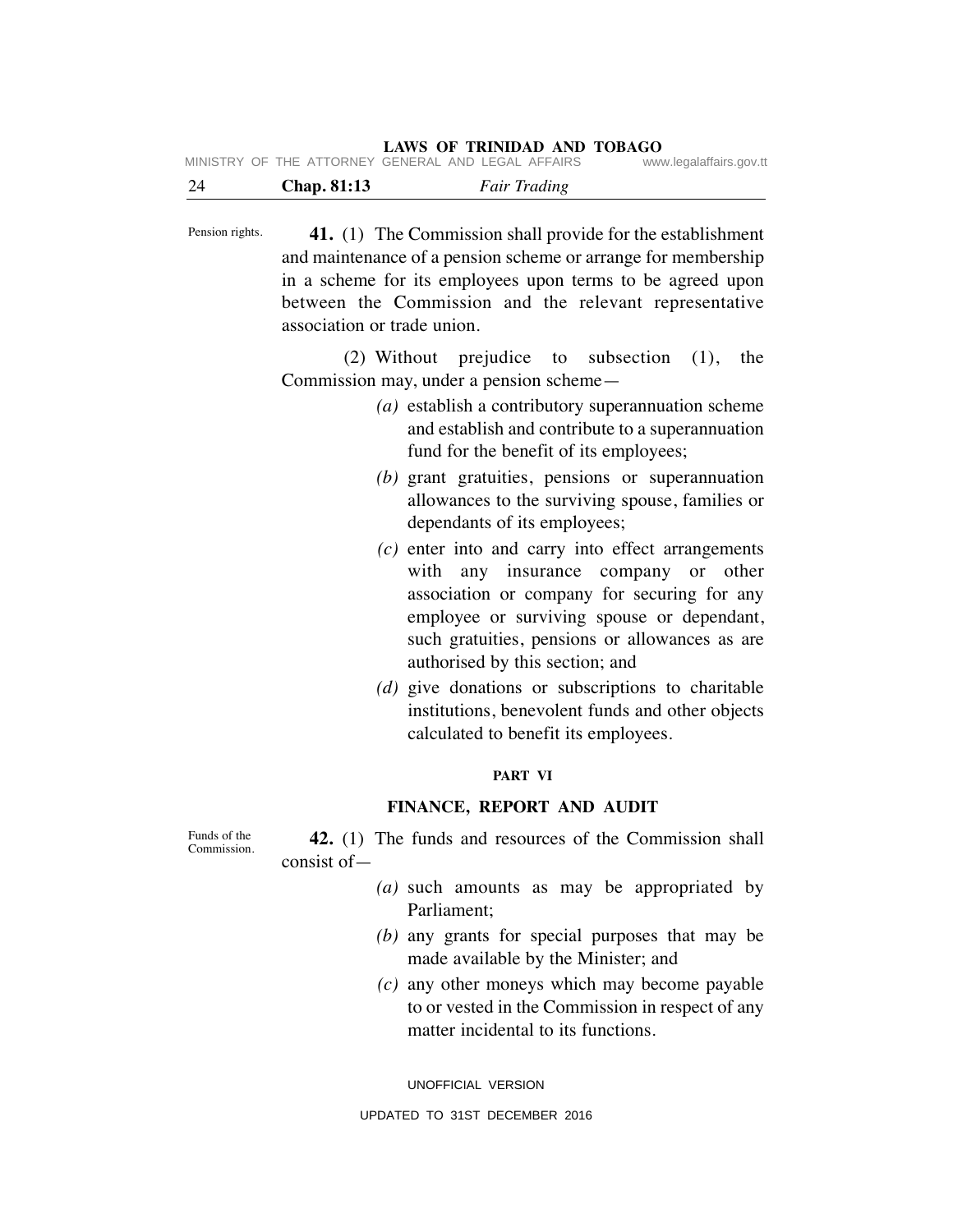| <i>Fair Trading</i>                                                                                                                                                                                                                                                                                                                                                              | Chap. 81:13 | 25                                       |
|----------------------------------------------------------------------------------------------------------------------------------------------------------------------------------------------------------------------------------------------------------------------------------------------------------------------------------------------------------------------------------|-------------|------------------------------------------|
| (2) The funds and resources of the Commission shall be<br>applied to defray the following expenditure:<br>(a) remuneration, fees and allowances of the<br>Commissioners;<br>(b) the salaries, fees, allowances and other<br>payments due to the staff of the Commission;<br>$(c)$ capital and other operating expenses including<br>maintenance and insurance of any property of |             |                                          |
| the Commission;<br>(d) any other expenditure authorised by the<br>Commission in the discharge of its duties,<br>functions and contractual obligations; and<br>$(e)$ any other expenses authorised to be defrayed in<br>the functioning of the Commission.                                                                                                                        |             |                                          |
| 43. $(1)$ The Commission shall —<br>(a) keep proper accounts and records in respect of<br>its transactions and affairs; and<br>(b) in respect of each financial year, prepare a<br>statement of accounts in a form which conforms<br>with established commercial accounting practices.                                                                                           |             | Accounts, audit<br>and annual<br>report. |

(2) The accounts of the Commission shall be audited annually by the Auditor General or by an auditor authorised by him for such purpose.

(3) Within three months of the beginning of the financial year, the Commission shall submit to the Minister, a statement of its projected income and expenditure for the following financial year.

(4) The Commission shall, not later than 30th June in every year, submit to the Minister in respect of the preceding financial year—

- *(a)* a copy of the audited statement of accounts; and
- *(b)* an annual report on its operations for the preceding financial year including any recommendations made with respect to the operations of the Act.

#### UNOFFICIAL VERSION

*L.R.O.*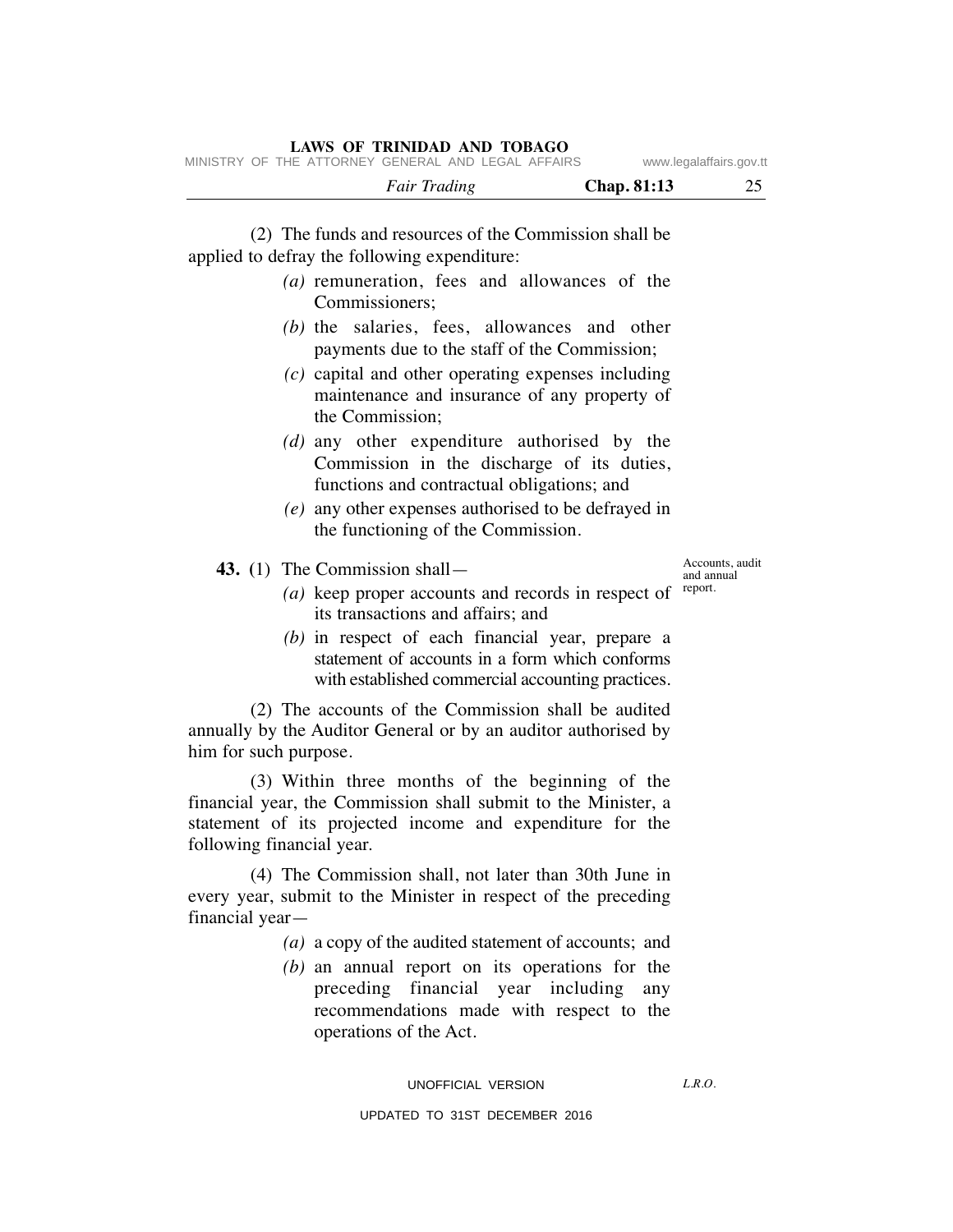|      | MINISTRY OF THE ATTORNEY GENERAL AND LEGAL AFFAIRS | LAWS OF INFORMER AND TODAYO | www.legalaffairs.gov.tt |
|------|----------------------------------------------------|-----------------------------|-------------------------|
| - 26 | Chap. 81:13                                        | <b>Fair Trading</b>         |                         |

(5) The Minister shall cause a copy of the annual report and of the audited statement to be laid before Parliament within twenty-eight days of the receipt of the report and if Parliament is not then in session within twenty-eight days of its resumption.

(6) The financial year of the Commission shall be the financial year as defined in accordance with section 3 of the Constitution of the Republic of Trinidad and Tobago.

(7) Notwithstanding subsection (6), the Commission may, with the approval of the Minister, vary its financial year.

(8) The Commission is a Statutory Authority for the purposes of section 66A(1)*(a)*(ii) of the Constitution.

## **PART VII**

# **POWERS OF THE COURT**

Jurisdiction of Court.

**44.** (1) The Court shall have jurisdiction to hear and determine—

- *(a)* applications made by the Commission for an Order to—
	- (i) prohibit or restrict the transfer of shares;
	- (ii) prohibit an agreement, practice or decision from being made or carried out;
	- (iii) terminate an agreement or practice;
	- (iv) prohibit the acquisition of the assets of one company by another company except such acquisition as are permitted under mergers referred to in section 14;
	- (v) require a company to divest specified assets or shares; or
	- (vi) disqualify persistent offenders from serving as company directors;
- *(b)* reviews of any decision made by the Commission at the request of any party;
- *(c)* applications for deferment under section 45; and

UNOFFICIAL VERSION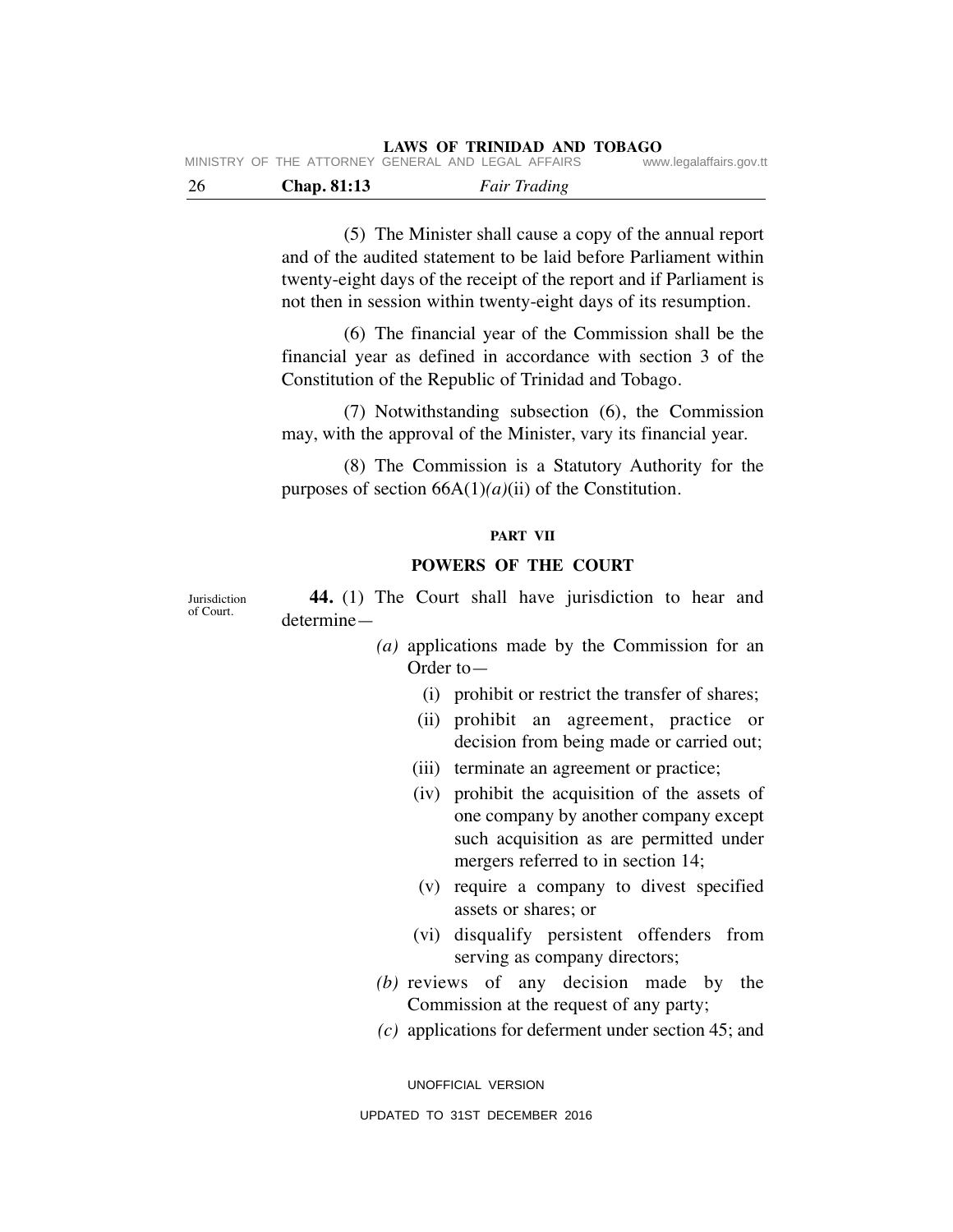|  |                                                    | <i>Fair Trading</i> |  |  | <b>Chap.</b> 81:13 |                         |
|--|----------------------------------------------------|---------------------|--|--|--------------------|-------------------------|
|  | MINISTRY OF THE ATTORNEY GENERAL AND LEGAL AFFAIRS |                     |  |  |                    | www.legalaffairs.gov.tt |

*(d)* appeals made by the Regulated Industries Commission, or any company falling within the purview of the Regulated Industries Commission.

(2) Where an enterprise contravenes any of the provisions of this Act, the Court may impose a fine not exceeding ten per cent of the annual turnover of the enterprise concerned.

(3) In imposing the fine, the Court shall take into account—

- *(a)* its estimate of the economic cost of the agreement to the customers of the goods or services in question;
- *(b)* the time for which the agreement was in effect;
- *(c)* whether the commission of the offence under this Act, is the first offence; and
- *(d)* any other matter the Court may consider as having a bearing on the seriousness of the offence.

and Orders for

**45.** (1) Where the Commission has made a decision under Applications section 16(1), an aggrieved person may apply to the Court for a  $\frac{d}{d}$  deferment. deferment of the Order on the grounds that it is unreasonable having regard to all the circumstances of the case, and the Court may make an Order for such deferment.

(2) An application for deferment under subsection (1), may be made whether or not an appeal against the Order was filed at the time of the making of the application, save however, that the appeal shall be filed in accordance with the provisions of section 46.

(3) Where an appeal is not filed in accordance with section 46, an Order for deferment made under this section shall lapse at the expiry of the time for the filing of the appeal.

(4) On the determination of an appeal against the Order made by the Commission, the Court may discharge the Order for deferment.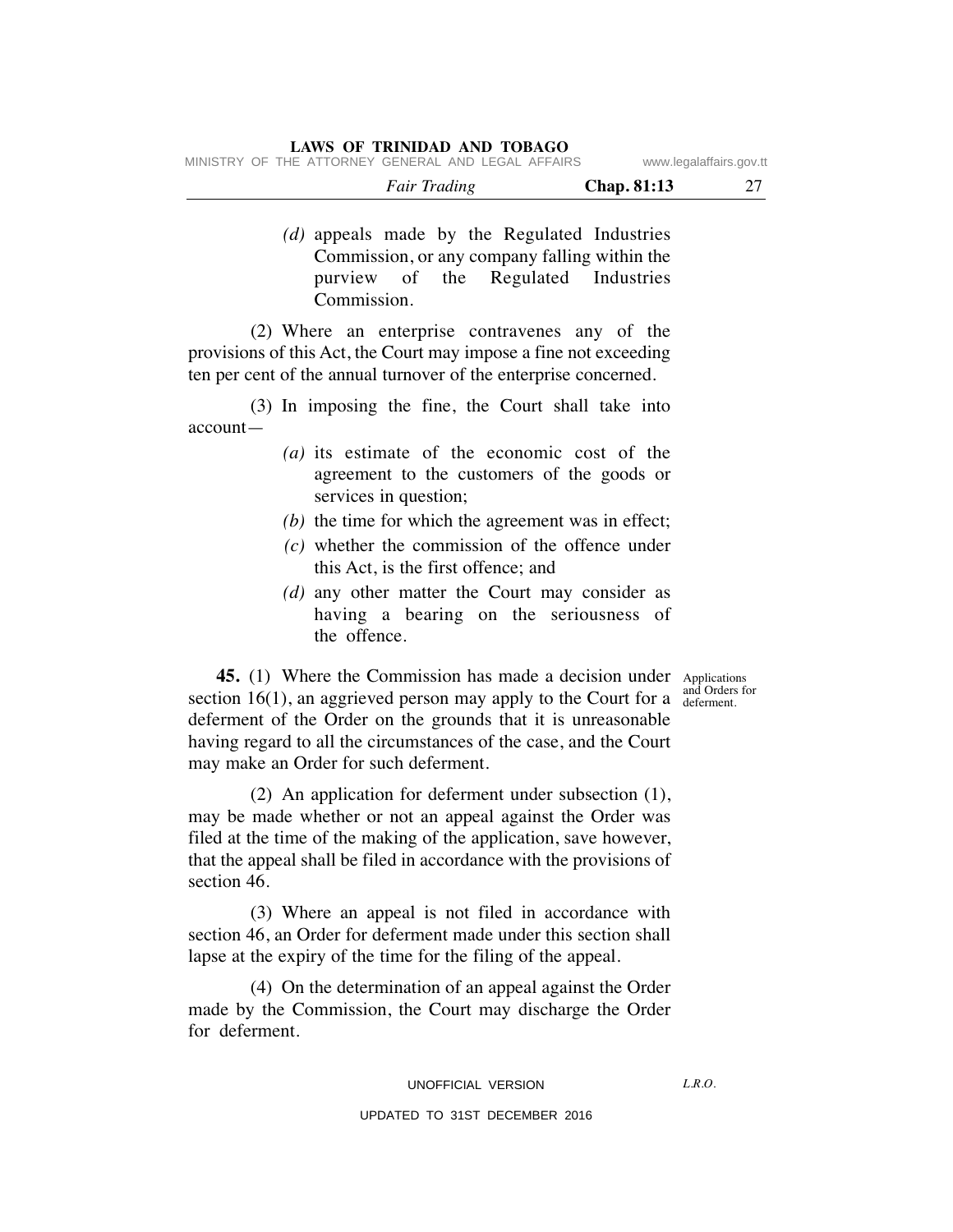| 28 | Chap. 81:13 | <b>Fair Trading</b> |
|----|-------------|---------------------|
|    |             |                     |

Appeals from decisions of the Court.

**46.** The appellant or the Commission or other complainant or respondent, if dissatisfied with the decision of the Court may, within twenty-one days after the delivery of the decision or within such other time as may be prescribed, appeal against such decision in accordance with the Civil Proceedings Rules 1998.

Hearing and determination of appeals.

**47.** (1) Subject to subsection (2), the Court of Appeal may dispose of an appeal by  $-$ 

- *(a)* dismissing it;
- *(b)* allowing it;
- *(c)* allowing it and modifying the decision or action of the Court; or
- *(d)* allowing it and referring the decision or action back to the Court for reconsideration.

(2) The Court of Appeal may, in accordance with Rules made under section 53(1), make an Order for the payment of costs to the successful party in relation to the whole of the proceedings before it, or any part thereof including costs incurred in the summoning and attendance of necessary witnesses.

# **PART VIII**

# **COMMUNITY COMPETITION COMMISSION**

**48. (**1) Where an inquiry or investigation by the Commission involves anti-competitive conduct in another Member State, which has the effect of lessening competition in Trinidad and Tobago, the Commission shall, under the hand of the Chairman refer the matter to the Community Competition Commission.

(2) In referring the matter to the Community Competition Commission, the Chairman shall send all documents relevant to the enquiry or investigation.

(3) In this section "Member State" means a member State of the Community excluding an Associate Member within the meaning of Article 231 of the Revised Treaty of Chaguaramas establishing the Caribbean Community including the Single Market and Economy.

> UNOFFICIAL VERSION UPDATED TO 31ST DECEMBER 2016

Referrals to the Community Competition Commission.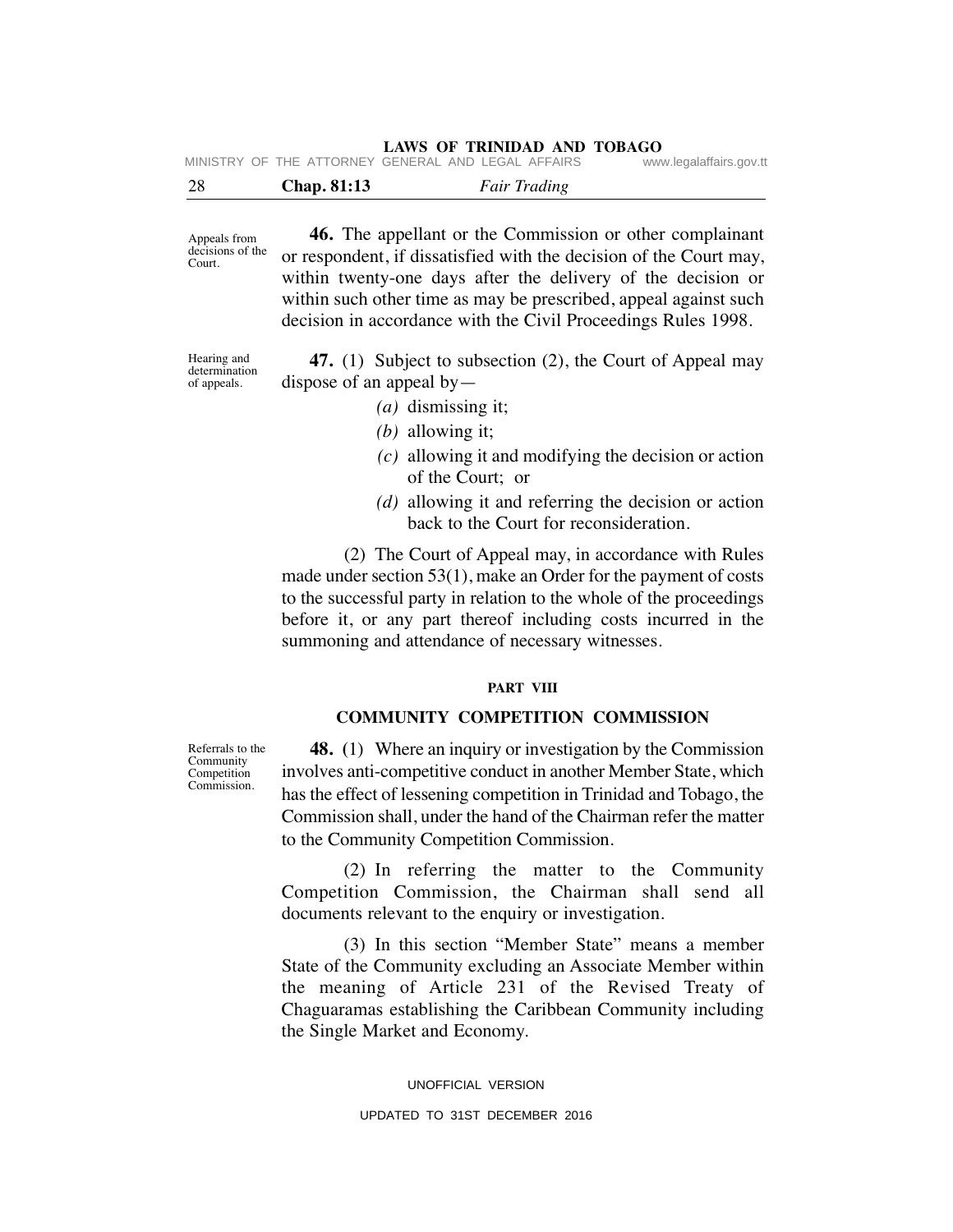|  | LAWS OF TRINIDAD AND TOBAGO |                                                    |                    |                         |
|--|-----------------------------|----------------------------------------------------|--------------------|-------------------------|
|  |                             | MINISTRY OF THE ATTORNEY GENERAL AND LEGAL AFFAIRS |                    | www.legalaffairs.gov.tt |
|  | <b>Fair Trading</b>         |                                                    | <b>Chap.</b> 81:13 | 29                      |

**49.** (1) The Community Competition Commission shall Powers of the have the power to undertake such investigations as may be Community necessary in Trinidad and Tobago. Competition Commission.

(2) The Community Competition Commission shall, in relation to any matter referred to it under this Part or any request made to it, have the same powers of the Commission in Trinidad and Tobago given under Parts II and III of this Act.

**50.** A decision of the Community Competition Commission Effect of under this Act shall be binding on all parties to which it relates  $\frac{\text{decisions of}}{\text{Commutity}}$ and is enforceable in Trinidad and Tobago in accordance with Competition Rules made by the Supreme Court under the Supreme Court of Ch. 4:01. Judicature Act, as though it were a judgment of the High Court. Community

# **PART IX**

## **MISCELLANEOUS**

**51.** (1) The Commission and any person concerned with the Confidentiality. administration of this Act shall regard as secret and confidential, all documents, information or matters disclosed in the administration of this Act except those disclosures which the Commission considers necessary in the discharge of its functions.

(2) It shall be an offence for any person in the service of the Commission to disclose to any other person who is not in the service of the Commission any trade secret of any business which may come to his knowledge in the course of discharging his duties under this Act.

(3) Any person who contravenes subsection (2) is liable on summary conviction to a fine of twenty-five thousand dollars and to imprisonment for two years.

**52.** The proceedings of the Court shall be open to the public Hearing except in the case where the Court is of the opinion that the proceedings should be *in camera*.

**53.** (1) The Rules Committee of the Supreme Court may make rules— Rules and Regulations.

> *(a)* for the registration and enforcement of a decision of the Community Competition Commission;

> > UNOFFICIAL VERSION

 $LRO$ 

normally to be open to the public.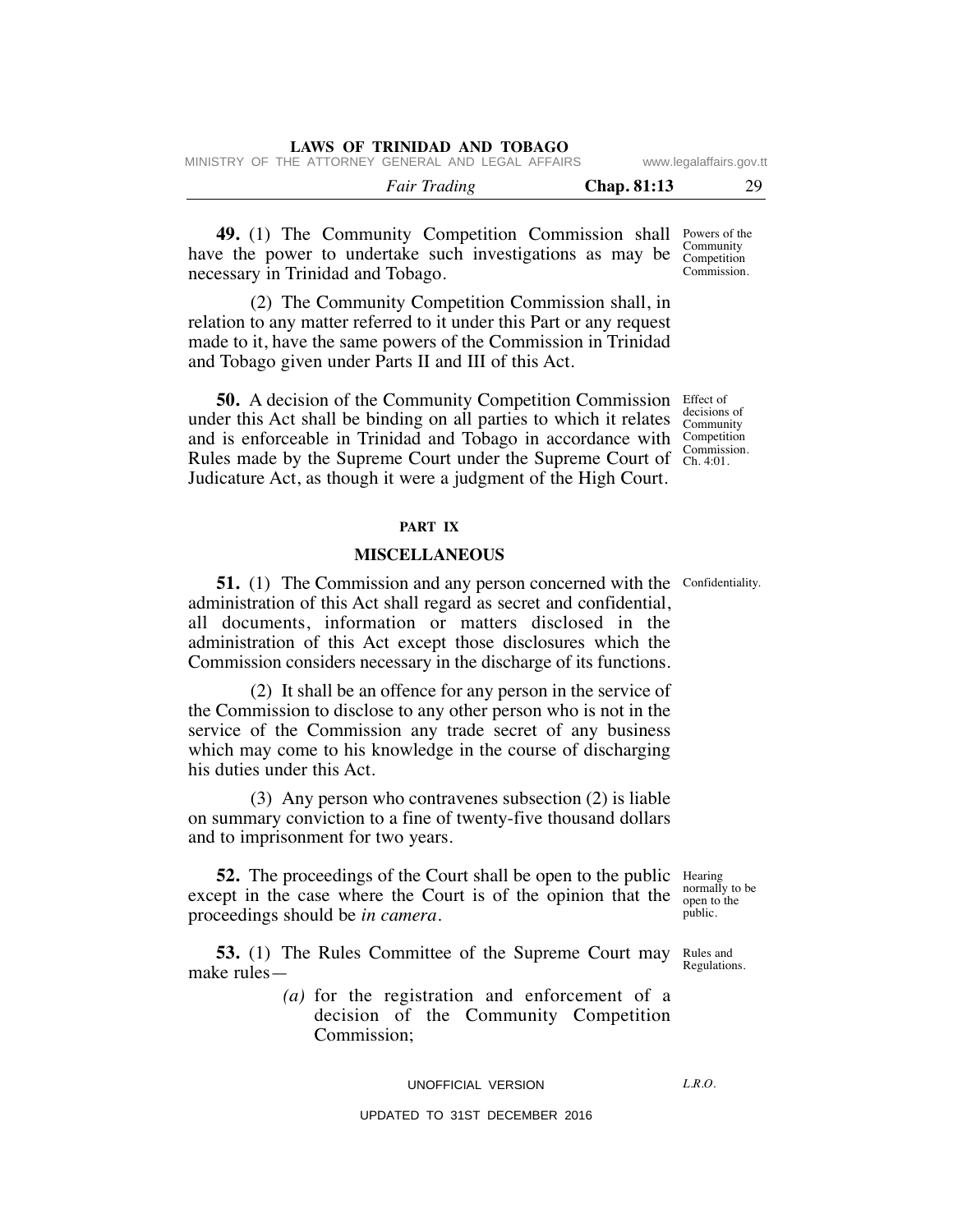#### **LAWS OF TRINIDAD AND TOBAGO** MINISTRY OF THE ATTORNEY GENERAL AND LEGAL AFFAIRS www.legalaffairs.gov.tt

| -30 | Chap. 81:13 | <b>Fair Trading</b>                               |                         |
|-----|-------------|---------------------------------------------------|-------------------------|
|     |             | MINDIRI UF INE ATTURNEI GENERAL AND LEGAL AFFAIRS | www.iegalalialis.gov.tt |

*(b)* for any proceedings in any matter under this Act concerning the Court or the Court of Appeal.

(2) The Minister may on the advice of the Commission make Regulations for giving effect to the provisions of this Act and in particular—

- *(a)* for any matter required to be prescribed;
- *(b)* to prescribe guidance to the Commission on the criteria for determining whether a proposed merger will affect competition or be detrimental to the consumer or the economy;
- *(c)* to prescribe guidance for the Commission determining that an enterprise has monopoly power;
- *(d)* to prescribe guidance to the Commission in the assessment of agreements, practices and decisions and determining abuses of monopoly power; and
- *(e)* for setting statutory time limits for the completion of investigations and reports thereon conducted by the Commission.

(3) Regulations made under this section shall be subject to affirmative Resolution of Parliament.

Section 7(2).

# **SCHEDULE**

# **THE FAIR TRADING ACT**

# NOTICE OF INTENTION TO INITIATE AN INVESTIGATION

From: *The Fair Trading Commission*

To: ………………………………………..…….......................................……

*(name of the relevant parties)*

UNOFFICIAL VERSION